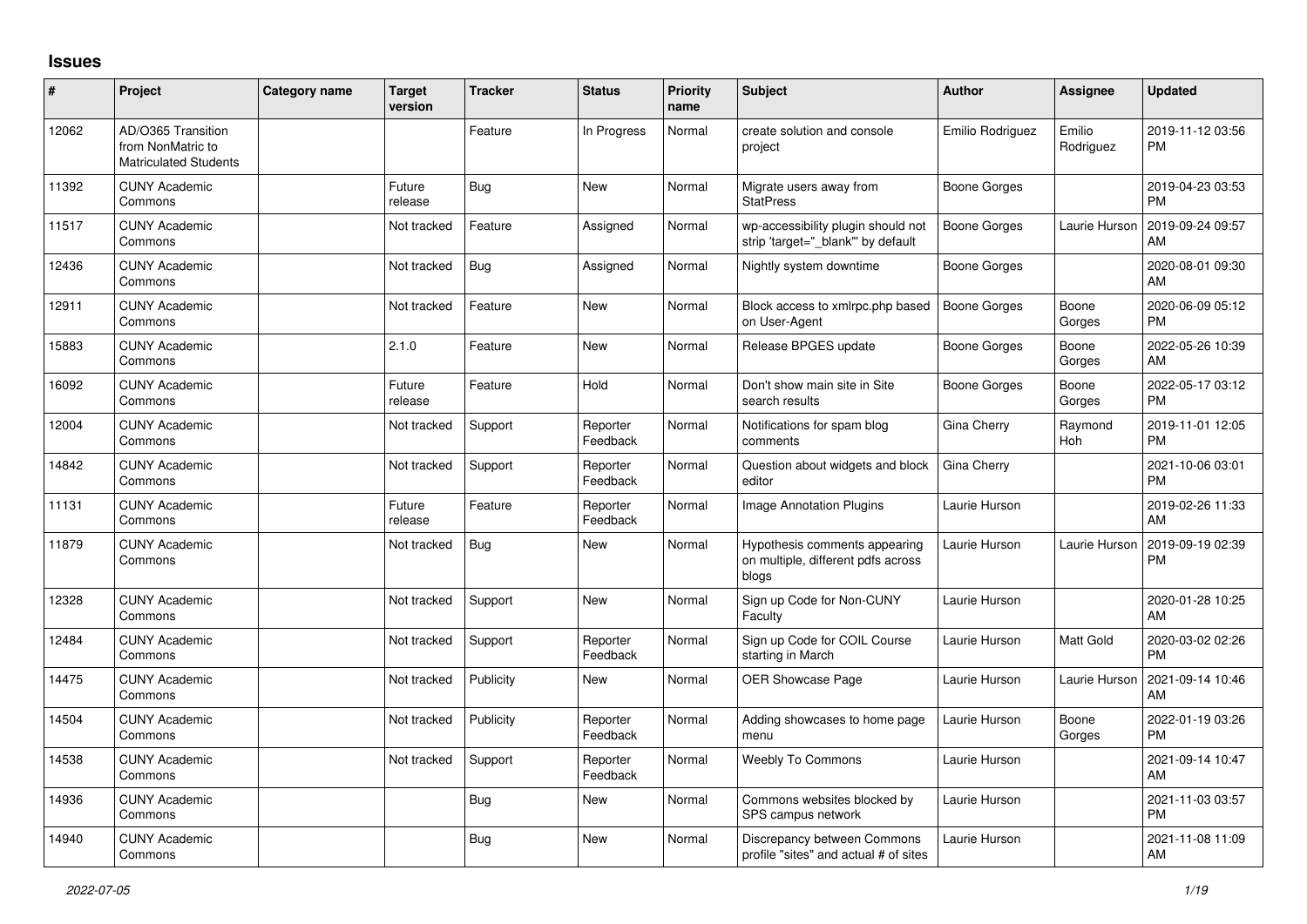| #     | Project                         | <b>Category name</b> | Target<br>version | <b>Tracker</b> | <b>Status</b>        | <b>Priority</b><br>name | <b>Subject</b>                                                          | <b>Author</b>   | <b>Assignee</b>    | <b>Updated</b>                |
|-------|---------------------------------|----------------------|-------------------|----------------|----------------------|-------------------------|-------------------------------------------------------------------------|-----------------|--------------------|-------------------------------|
| 15176 | <b>CUNY Academic</b><br>Commons |                      | Not tracked       | Support        | Reporter<br>Feedback | Normal                  | Archiving Q Writing & Old<br>Wordpress Sites on the Commons             | Laurie Hurson   |                    | 2022-02-08 10:28<br>AM        |
| 15613 | <b>CUNY Academic</b><br>Commons |                      | 2.0.3             | Feature        | Reporter<br>Feedback | Normal                  | Adding "Passster" plugin                                                | Laurie Hurson   |                    | 2022-06-29 11:32<br>AM        |
| 15757 | <b>CUNY Academic</b><br>Commons |                      |                   | <b>Bug</b>     | <b>New</b>           | Normal                  | Members # do not match                                                  | Laurie Hurson   |                    | 2022-03-30 04:52<br><b>PM</b> |
| 15923 | <b>CUNY Academic</b><br>Commons |                      | Not tracked       | Feature        | Reporter<br>Feedback | Normal                  | <b>Bellows Plugin Adjustments</b>                                       | Laurie Hurson   |                    | 2022-04-20 10:10<br>AM        |
| 16332 | <b>CUNY Academic</b><br>Commons |                      |                   | Feature        | <b>New</b>           | Normal                  | Refining the OER Tag: Remove<br>OER tag option from Creation<br>Process | Laurie Hurson   |                    | 2022-07-05 01:07<br><b>PM</b> |
| 2612  | <b>CUNY Academic</b><br>Commons |                      | Not tracked       | Publicity      | Assigned             | Normal                  | Pinterest site for the Commons                                          | local admin     | Sarah<br>Morgano   | 2016-03-04 11:19<br>AM        |
| 6644  | <b>CUNY Academic</b><br>Commons |                      | Not tracked       | Bug            | Reporter<br>Feedback | High                    | White Screen at Login Pge                                               | Luke Waltzer    | Raymond<br>Hoh     | 2016-11-21 10:34<br><b>PM</b> |
| 7828  | <b>CUNY Academic</b><br>Commons |                      | Not tracked       | Feature        | Assigned             | Normal                  | Theme Assessment 2017                                                   | Margaret Galvan | Margaret<br>Galvan | 2017-05-02 10:41<br><b>PM</b> |
| 8607  | <b>CUNY Academic</b><br>Commons |                      | Not tracked       | Support        | New                  | Normal                  | Paypal?                                                                 | Marilyn Weber   | Matt Gold          | 2018-05-15 01:37<br><b>PM</b> |
| 9207  | <b>CUNY Academic</b><br>Commons |                      | Future<br>release | Support        | Reporter<br>Feedback | Normal                  | display dashboards made in<br>Tableau?                                  | Marilyn Weber   | Boone<br>Gorges    | 2018-04-10 10:42<br>AM        |
| 10657 | <b>CUNY Academic</b><br>Commons |                      | Not tracked       | Support        | Reporter<br>Feedback | Normal                  | child theme problems                                                    | Marilyn Weber   |                    | 2018-11-08 01:19<br><b>PM</b> |
| 11149 | <b>CUNY Academic</b><br>Commons |                      | Not tracked       | Support        | Reporter<br>Feedback | Normal                  | comments getting blocked                                                | Marilyn Weber   | Raymond<br>Hoh     | 2019-03-26 11:40<br>AM        |
| 11509 | <b>CUNY Academic</b><br>Commons |                      | Not tracked       | Support        | Reporter<br>Feedback | Normal                  | deleted Page causing a Menu<br>problem?                                 | Marilyn Weber   |                    | 2019-06-04 09:54<br>AM        |
| 11519 | <b>CUNY Academic</b><br>Commons |                      | Not tracked       | Support        | Assigned             | Normal                  | comment option not appearing                                            | Marilyn Weber   |                    | 2019-09-24 10:28<br>AM        |
| 11771 | <b>CUNY Academic</b><br>Commons |                      | Not tracked       | Support        | Reporter<br>Feedback | Normal                  | post displays in sections                                               | Marilyn Weber   |                    | 2019-08-20 10:34<br>AM        |
| 11787 | <b>CUNY Academic</b><br>Commons |                      | Not tracked       | Support        | Reporter<br>Feedback | Normal                  | automated comments notifications<br>on ZenDesk                          | Marilyn Weber   |                    | 2019-08-26 06:18<br><b>PM</b> |
| 11848 | <b>CUNY Academic</b><br>Commons |                      | Not tracked       | Support        | Hold                 | Normal                  | a Dean of Faculty wants to share<br>a large file                        | Marilyn Weber   |                    | 2019-09-24 08:44<br>AM        |
| 12352 | <b>CUNY Academic</b><br>Commons |                      | Not tracked       | Support        | <b>New</b>           | Normal                  | "posts list" page builder block<br>option                               | Marilyn Weber   |                    | 2020-02-03 01:29<br><b>PM</b> |
| 13034 | <b>CUNY Academic</b><br>Commons |                      | Not tracked       | Support        | Reporter<br>Feedback | Normal                  | a site is asking people to join the<br>Commons to get a download        | Marilyn Weber   |                    | 2020-07-12 07:23<br>AM        |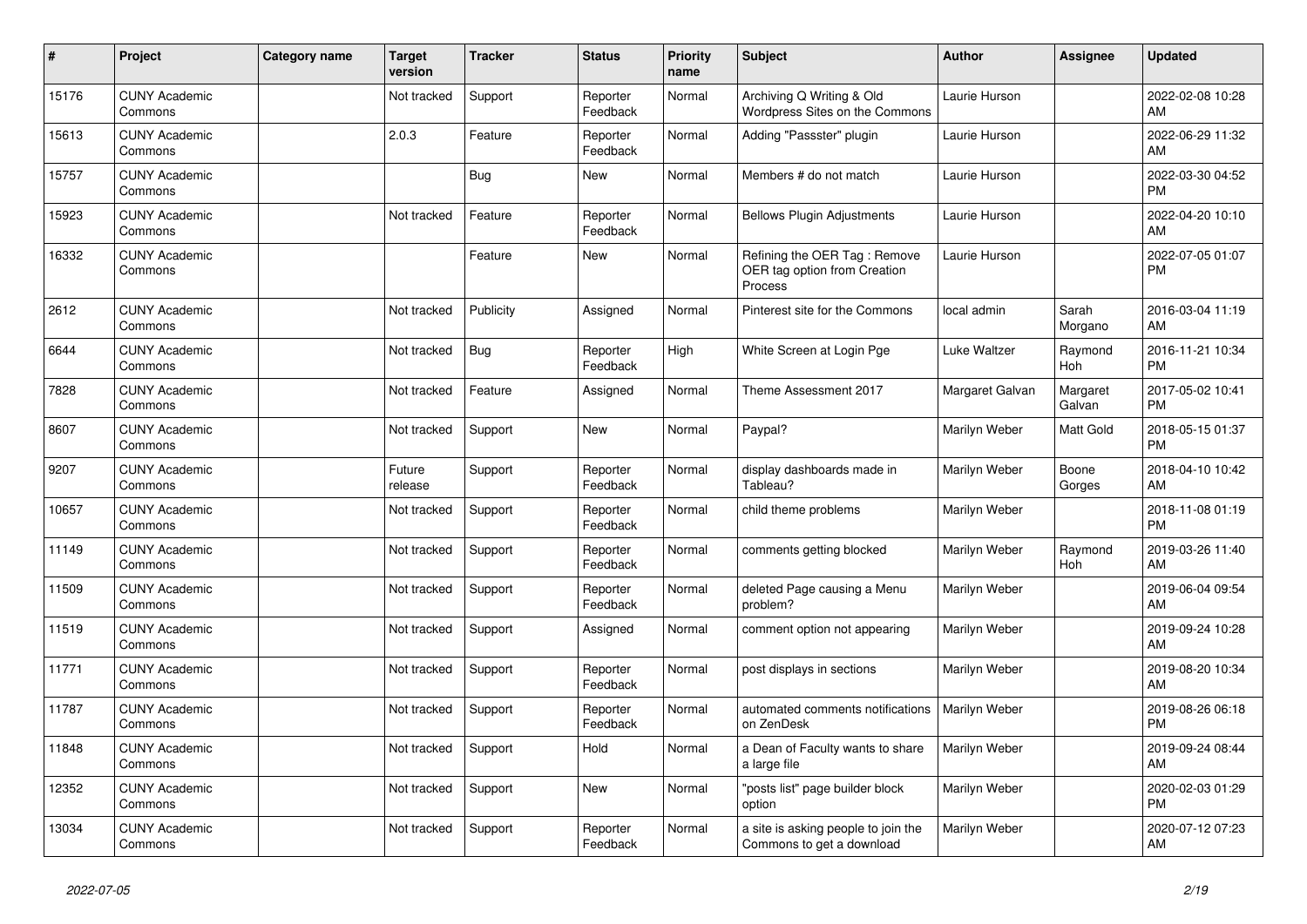| #     | Project                         | <b>Category name</b> | <b>Target</b><br>version | <b>Tracker</b> | <b>Status</b>        | Priority<br>name | <b>Subject</b>                                                     | <b>Author</b>    | Assignee              | <b>Updated</b>                |
|-------|---------------------------------|----------------------|--------------------------|----------------|----------------------|------------------|--------------------------------------------------------------------|------------------|-----------------------|-------------------------------|
| 13255 | <b>CUNY Academic</b><br>Commons |                      | Not tracked              | Support        | Reporter<br>Feedback | Normal           | Accessibility problems                                             | Marilyn Weber    |                       | 2020-09-01 05:48<br><b>PM</b> |
| 13286 | <b>CUNY Academic</b><br>Commons |                      | Not tracked              | Support        | <b>New</b>           | Normal           | problem connecting with<br>WordPress app                           | Marilyn Weber    | Raymond<br>Hoh        | 2020-09-08 11:16<br>AM        |
| 13912 | <b>CUNY Academic</b><br>Commons |                      | Not tracked              | Feature        | Hold                 | Low              | posting "missed schedule"                                          | Marilyn Weber    |                       | 2021-02-23 10:46<br>AM        |
| 14398 | <b>CUNY Academic</b><br>Commons |                      | Not tracked              | Support        | Reporter<br>Feedback | Normal           | Events plug-in notification problem                                | Marilyn Weber    |                       | 2021-05-11 11:21<br>AM        |
| 14784 | <b>CUNY Academic</b><br>Commons |                      |                          | Support        | Reporter<br>Feedback | Normal           | User report of logo problem when<br>using Customizer theme         | Marilyn Weber    |                       | 2021-09-17 10:25<br>AM        |
| 14900 | <b>CUNY Academic</b><br>Commons |                      | Not tracked              | Support        | Reporter<br>Feedback | Normal           | previous theme?                                                    | Marilyn Weber    |                       | 2021-10-25 10:31<br>AM        |
| 15045 | <b>CUNY Academic</b><br>Commons |                      |                          | Support        | <b>New</b>           | Normal           | no result for KCeL in the search<br>box on the commons             | Marilyn Weber    |                       | 2021-12-10 11:29<br>AM        |
| 15169 | <b>CUNY Academic</b><br>Commons |                      | 2.0.3                    | Support        | Reporter<br>Feedback | Normal           | new Prelude website zipfiles for<br>custom theme and other files.  | Marilyn Weber    |                       | 2022-06-29 11:32<br>AM        |
| 15260 | <b>CUNY Academic</b><br>Commons |                      |                          | Support        | Reporter<br>Feedback | Normal           | Diacritical markings   European<br><b>Stages</b>                   | Marilyn Weber    |                       | 2022-02-04 08:16<br>AM        |
| 15370 | <b>CUNY Academic</b><br>Commons |                      |                          | Support        | Reporter<br>Feedback | Normal           | All-in-One Event Calendar?                                         | Marilyn Weber    |                       | 2022-02-17 11:03<br>AM        |
| 15565 | <b>CUNY Academic</b><br>Commons |                      |                          | Support        | New                  | Normal           | Events - send updates to an email<br>listserv                      | Marilyn Weber    |                       | 2022-03-10 01:06<br><b>PM</b> |
| 15655 | <b>CUNY Academic</b><br>Commons |                      | 2.0.3                    | Support        | Reporter<br>Feedback | Normal           | Event Aggregator plugin?                                           | Marilyn Weber    |                       | 2022-06-29 11:32<br>AM        |
| 15685 | <b>CUNY Academic</b><br>Commons |                      |                          | Support        | <b>New</b>           | High             | problem with chrome?                                               | Marilyn Weber    |                       | 2022-04-25 03:40<br><b>PM</b> |
| 15816 | <b>CUNY Academic</b><br>Commons |                      | Not tracked              | Support        | <b>New</b>           | Normal           | slow loading at SPS                                                | Marilyn Weber    |                       | 2022-04-05 01:26<br><b>PM</b> |
| 16099 | <b>CUNY Academic</b><br>Commons |                      |                          | Support        | Reporter<br>Feedback | Normal           | request for Newsletter Glue                                        | Marilyn Weber    |                       | 2022-05-13 12:14<br><b>PM</b> |
| 16110 | <b>CUNY Academic</b><br>Commons |                      |                          | Support        | Reporter<br>Feedback | Normal           | remove Creative Commons<br>license from pages?                     | Marilyn Weber    | Raymond<br><b>Hoh</b> | 2022-05-17 06:11<br><b>PM</b> |
| 10262 | <b>CUNY Academic</b><br>Commons |                      | Not tracked              | Bug            | Reporter<br>Feedback | Normal           | Newsletter Plugin: Broken Image<br>at Bottom of All Newsletters    | Mark Webb        | Raymond<br>Hoh        | 2018-08-30 05:17<br><b>PM</b> |
| 10678 | <b>CUNY Academic</b><br>Commons |                      | Not tracked              | Bug            | Reporter<br>Feedback | High             | Newsletter Plugin Not Sending<br><b>Out Newsletters</b>            | Mark Webb        | Boone<br>Gorges       | 2019-09-16 09:38<br><b>PM</b> |
| 4235  | <b>CUNY Academic</b><br>Commons |                      | Not tracked              | Design/UX      | Assigned             | Normal           | Explore user experience around<br>comments on forum topics vs docs | <b>Matt Gold</b> | Samantha<br>Raddatz   | 2015-07-21 10:23<br>AM        |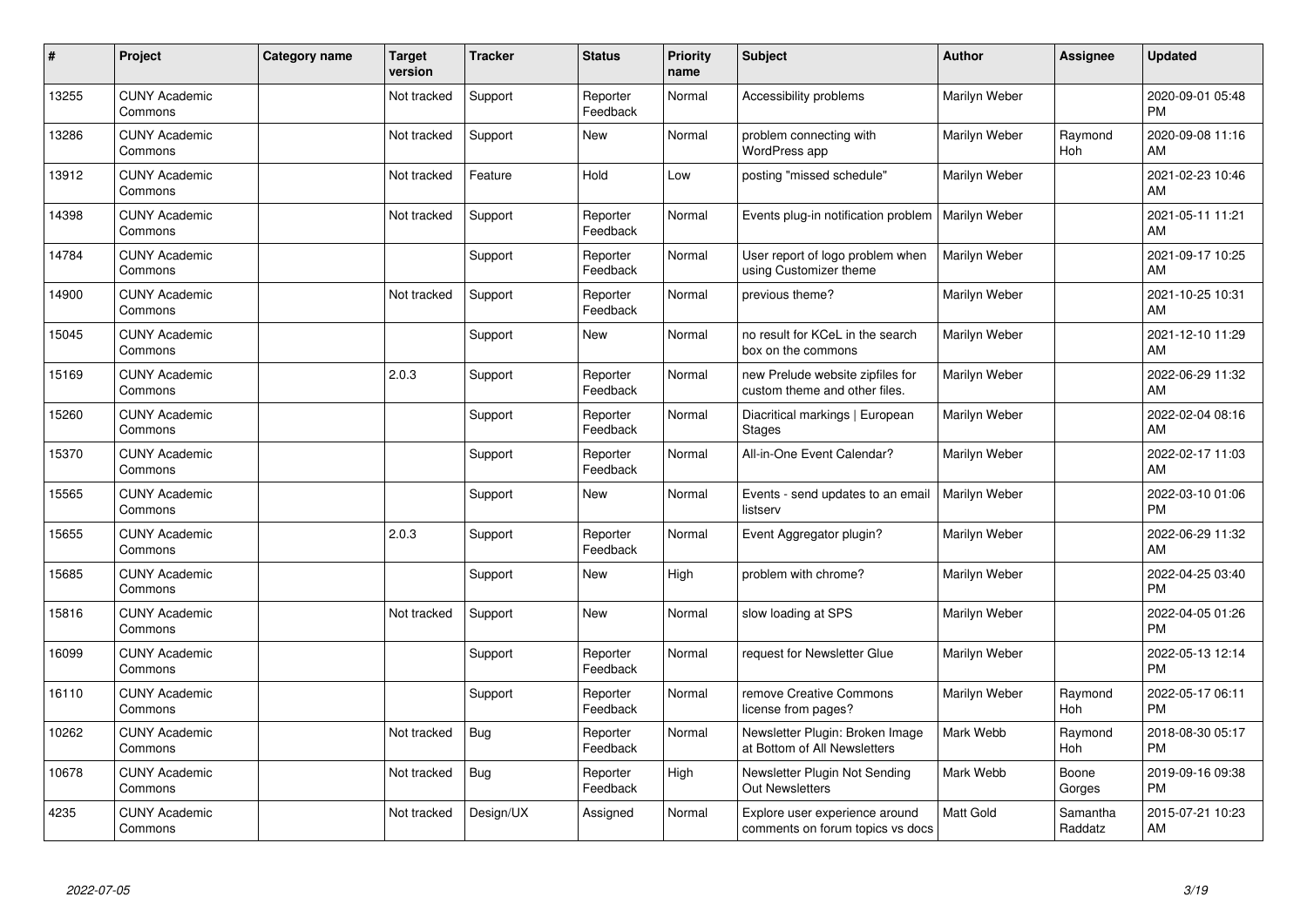| #     | Project                         | <b>Category name</b> | <b>Target</b><br>version | <b>Tracker</b> | <b>Status</b>        | <b>Priority</b><br>name | Subject                                                                                                                                      | Author                  | <b>Assignee</b>     | <b>Updated</b>                |
|-------|---------------------------------|----------------------|--------------------------|----------------|----------------------|-------------------------|----------------------------------------------------------------------------------------------------------------------------------------------|-------------------------|---------------------|-------------------------------|
| 8837  | <b>CUNY Academic</b><br>Commons |                      | Not tracked              | Feature        | Assigned             | Normal                  | Create a form to request info from<br>people requesting premium<br>themes and plugins                                                        | <b>Matt Gold</b>        | Marilyn<br>Weber    | 2017-11-14 03:35<br><b>PM</b> |
| 13949 | <b>CUNY Academic</b><br>Commons |                      | Not tracked              | <b>Bug</b>     | <b>New</b>           | Normal                  | Continued debugging of runaway<br>MySQL connections                                                                                          | Matt Gold               | Boone<br>Gorges     | 2021-09-14 10:42<br>AM        |
| 16307 | <b>CUNY Academic</b><br>Commons |                      |                          | Bug            | New                  | Normal                  | Add brief messaging to<br>accept/decline group membership<br>requests                                                                        | Matt Gold               | Boone<br>Gorges     | 2022-06-27 06:13<br><b>PM</b> |
| 9908  | <b>CUNY Academic</b><br>Commons |                      | Not tracked              | Feature        | New                  | Normal                  | Is it possible to send email<br>updates to users (or an email<br>address not on the list) for only a<br>single page AFTER being<br>prompted? | <b>Michael Shields</b>  | scott voth          | 2018-06-11 01:34<br><b>PM</b> |
| 6665  | <b>CUNY Academic</b><br>Commons |                      | Not tracked              | Publicity      | <b>New</b>           | Normal                  | Dead Link in 1.10 announcement<br>post                                                                                                       | Paige Dupont            | Stephen Real        | 2016-12-01 03:11<br><b>PM</b> |
| 14792 | <b>CUNY Academic</b><br>Commons |                      |                          | <b>Bug</b>     | <b>New</b>           | Normal                  | Inconsistent email notifications<br>from gravity forms                                                                                       | Raffi<br>Khatchadourian |                     | 2021-10-04 01:50<br><b>PM</b> |
| 16290 | <b>CUNY Academic</b><br>Commons |                      |                          | Feature        | Reporter<br>Feedback | Normal                  | Add Table Of Contents Block<br>plug-in                                                                                                       | Raffi<br>Khatchadourian |                     | 2022-06-24 10:26<br>AM        |
| 16294 | <b>CUNY Academic</b><br>Commons |                      |                          | Bug            | New                  | Urgent                  | CAC is down                                                                                                                                  | Raffi<br>Khatchadourian |                     | 2022-06-27 02:00<br><b>PM</b> |
| 5298  | <b>CUNY Academic</b><br>Commons |                      | Not tracked              | Publicity      | <b>New</b>           | Normal                  | Survey Pop-Up Text                                                                                                                           | Samantha Raddatz        | Samantha<br>Raddatz | 2016-03-22 12:27<br><b>PM</b> |
| 11393 | <b>CUNY Academic</b><br>Commons |                      | Not tracked              | Publicity      | <b>New</b>           | Normal                  | After 1.15 release, ceate a hero<br>slide and post about adding a site<br>to a group                                                         | scott voth              | Patrick<br>Sweeney  | 2019-05-14 10:32<br>AM        |
| 14394 | <b>CUNY Academic</b><br>Commons |                      | Not tracked              | Feature        | <b>New</b>           | Normal                  | Commons News Site - redesign                                                                                                                 | scott voth              | scott voth          | 2021-09-14 10:46<br>AM        |
| 10368 | <b>CUNY Academic</b><br>Commons |                      | Future<br>release        | Feature        | Assigned             | Normal                  | Use ORCID data to populate<br>academic profile page                                                                                          | Stephen Francoeur       | Boone<br>Gorges     | 2018-09-25 01:53<br><b>PM</b> |
| 14629 | <b>CUNY Academic</b><br>Commons |                      | Not tracked              | Bug            | Reporter<br>Feedback | Normal                  | Possible Post Order Bug?                                                                                                                     | Syelle Graves           |                     | 2021-09-14 10:47<br>AM        |
| 16318 | <b>CUNY Academic</b><br>Commons |                      |                          | <b>Bug</b>     | New                  | Normal                  | Unable to Access block editor or<br>embed YouTube videos in new<br>pages, in one site only                                                   | Syelle Graves           |                     | 2022-07-01 06:53<br><b>PM</b> |
| 12198 | <b>CUNY Academic</b><br>Commons |                      | Not tracked              | Bug            | Reporter<br>Feedback | Normal                  | Duplicate listing in My Sites                                                                                                                | Tom Harbison            |                     | 2019-12-09 05:50<br>PM        |
| 11968 | JustPublics@365<br>MediaCamp    |                      |                          | Feature        | New                  | Normal                  | Nanoscience Retractable Display<br>Unit                                                                                                      | Donald Cherry           | Bonnie<br>Eissner   | 2021-02-19 08:50<br>AM        |
| 2571  | NYCDH Community<br>Site         |                      |                          | Feature        | Assigned             | Normal                  | Add Google custom search box to<br>homepage                                                                                                  | Mark Newton             | Raymond<br>Hoh      | 2013-05-18 07:49<br>PM        |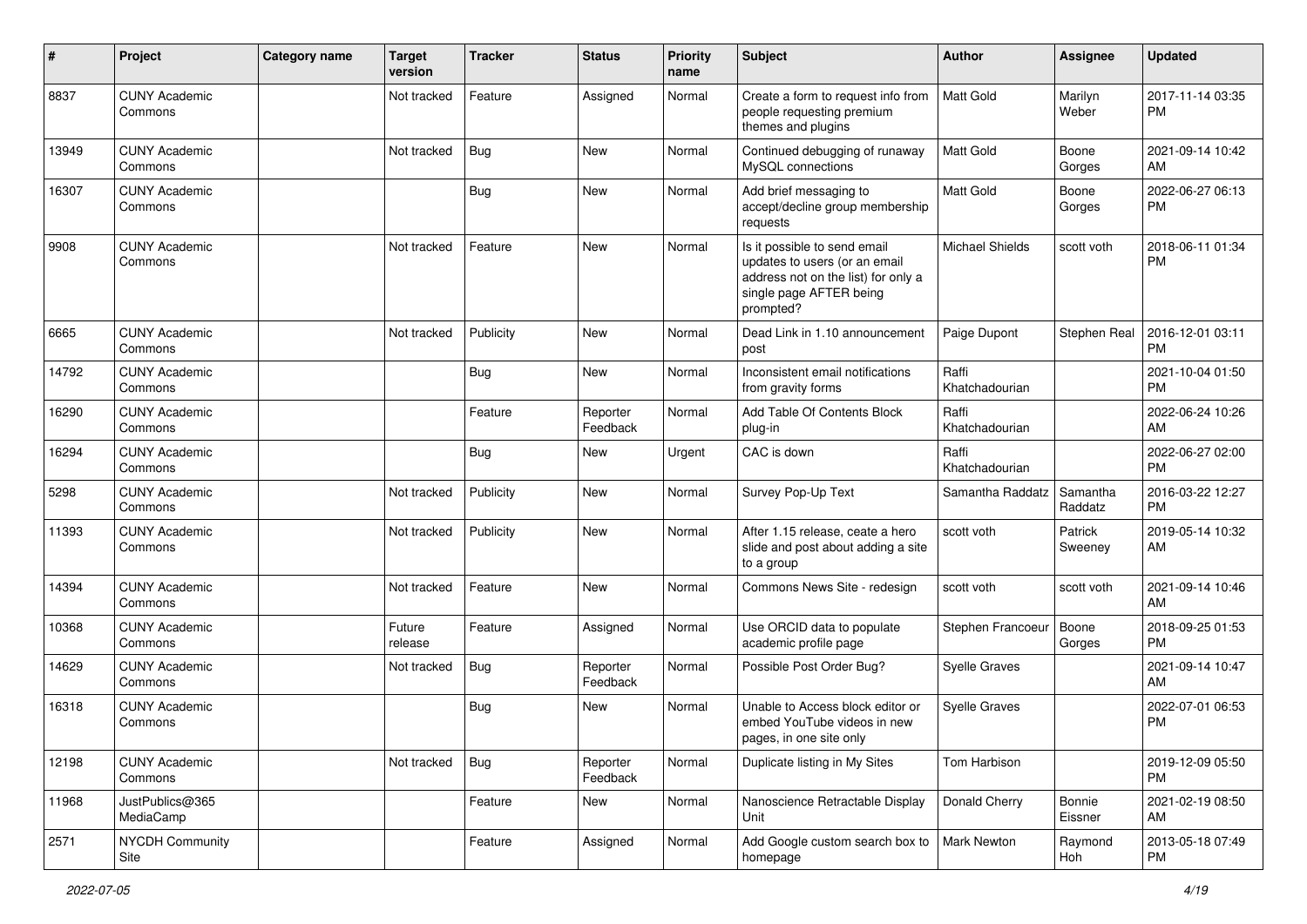| #     | Project                         | <b>Category name</b> | <b>Target</b><br>version | <b>Tracker</b> | <b>Status</b>        | <b>Priority</b><br>name | <b>Subject</b>                                                                            | <b>Author</b>           | <b>Assignee</b>     | <b>Updated</b>                |
|-------|---------------------------------|----------------------|--------------------------|----------------|----------------------|-------------------------|-------------------------------------------------------------------------------------------|-------------------------|---------------------|-------------------------------|
| 2573  | <b>NYCDH Community</b><br>Site  |                      |                          | Feature        | Reporter<br>Feedback | Normal                  | Add dh nyc twitter list feed to site                                                      | <b>Mark Newton</b>      | Matt Gold           | 2013-05-16 11:42<br><b>PM</b> |
| 2574  | <b>NYCDH Community</b><br>Site  |                      |                          | Feature        | Assigned             | Normal                  | Add Way to Upload Files to<br>Groups                                                      | Mark Newton             | Raymond<br>Hoh      | 2013-05-18 07:46<br><b>PM</b> |
| 2576  | <b>NYCDH Community</b><br>Site  |                      |                          | <b>Bug</b>     | Hold                 | Low                     | Test Next Button in Javascript<br><b>Tutorial Under Activities</b>                        | <b>Mark Newton</b>      | Alex Gil            | 2013-05-18 02:55<br><b>PM</b> |
| 2577  | <b>NYCDH Community</b><br>Site  |                      |                          | Feature        | Assigned             | Low                     | Investigate Potential to Add Links<br>to the Forum                                        | <b>Mark Newton</b>      | Alex Gil            | 2013-05-16 09:40<br><b>PM</b> |
| 2618  | <b>NYCDH Community</b><br>Site  |                      |                          | Bug            | Assigned             | Low                     | Mark blogs as spam when created<br>by users marked as spam                                | Matt Gold               | Boone<br>Gorges     | 2013-06-09 11:38<br><b>PM</b> |
| 8992  | <b>NYCDH Community</b><br>Site  |                      |                          | <b>Bug</b>     | Assigned             | Normal                  | Multiple RBE error reports                                                                | Matt Gold               | Raymond<br>Hoh      | 2017-12-11 05:43<br><b>PM</b> |
| 2666  | <b>CUNY Academic</b><br>Commons | About page           | Not tracked              | Documentation  | Assigned             | Normal                  | <b>Update About Text</b>                                                                  | Chris Stein             | Luke Waltzer        | 2016-03-04 11:19<br>AM        |
| 10839 | <b>CUNY Academic</b><br>Commons | About page           | Not tracked              | Support        | <b>New</b>           | Normal                  | <b>Mission Statement Needs</b><br>Revision                                                | scott voth              | Matt Gold           | 2018-12-26 10:58<br>AM        |
| 8900  | <b>CUNY Academic</b><br>Commons | Accessibility        | Future<br>release        | Feature        | Assigned             | Normal                  | Look into tools to enforce<br>accessibility in WP environment                             | <b>Matt Gold</b>        | Boone<br>Gorges     | 2022-04-26 11:59<br>AM        |
| 8901  | <b>CUNY Academic</b><br>Commons | Accessibility        | Future<br>release        | Feature        | Assigned             | Normal                  | Theme analysis for accessibility                                                          | <b>Matt Gold</b>        | Boone<br>Gorges     | 2022-04-26 11:59<br>AM        |
| 1460  | <b>CUNY Academic</b><br>Commons | Analytics            | Future<br>release        | Feature        | Assigned             | Normal                  | <b>Update System Report</b>                                                               | <b>Brian Foote</b>      | Boone<br>Gorges     | 2015-11-09 06:13<br><b>PM</b> |
| 15210 | <b>CUNY Academic</b><br>Commons | Analytics            | Not tracked              | Design/UX      | New                  | Normal                  | Google Analytics improvements                                                             | Colin McDonald          | Boone<br>Gorges     | 2022-05-24 10:47<br>AM        |
| 4070  | <b>CUNY Academic</b><br>Commons | Analytics            | Not tracked              | Support        | Assigned             | Normal                  | Request for JITP site analytics                                                           | Matt Gold               | Seth Persons        | 2016-02-23 03:09<br><b>PM</b> |
| 5581  | <b>CUNY Academic</b><br>Commons | Analytics            | Future<br>release        | Feature        | Assigned             | Normal                  | <b>Explore alternatives to Google</b><br>Analytics                                        | <b>Matt Gold</b>        | Valerie<br>Townsend | 2020-04-17 03:12<br><b>PM</b> |
| 4972  | <b>CUNY Academic</b><br>Commons | Analytics            | Not tracked              | <b>Bug</b>     | <b>New</b>           | Normal                  | <b>Newsletter Analytics</b>                                                               | Stephen Real            | Matt Gold           | 2015-12-09 12:54<br><b>PM</b> |
| 5679  | <b>CUNY Academic</b><br>Commons | Analytics            | Not tracked              | Feature        | New                  | Normal                  | Logged In Users for GA                                                                    | <b>Valerie Townsend</b> | Valerie<br>Townsend | 2016-06-11 09:49<br>AM        |
| 7022  | <b>CUNY Academic</b><br>Commons | Announcements        | Future<br>release        | <b>Bug</b>     | New                  | Normal                  | Sitewide announcements should<br>be displayed on, and dismissable<br>from, mapped domains | Boone Gorges            | Boone<br>Gorges     | 2018-03-22 10:18<br>AM        |
| 4635  | <b>CUNY Academic</b><br>Commons | Authentication       | Future<br>release        | Feature        | New                  | Normal                  | Allow non-WP authentication                                                               | Boone Gorges            | Sonja Leix          | 2019-03-01 02:05<br><b>PM</b> |
| 9720  | <b>CUNY Academic</b><br>Commons | Authentication       | Future<br>release        | Feature        | <b>New</b>           | Normal                  | The Commons should be an<br>oAuth provider                                                | Boone Gorges            |                     | 2019-03-01 02:04<br><b>PM</b> |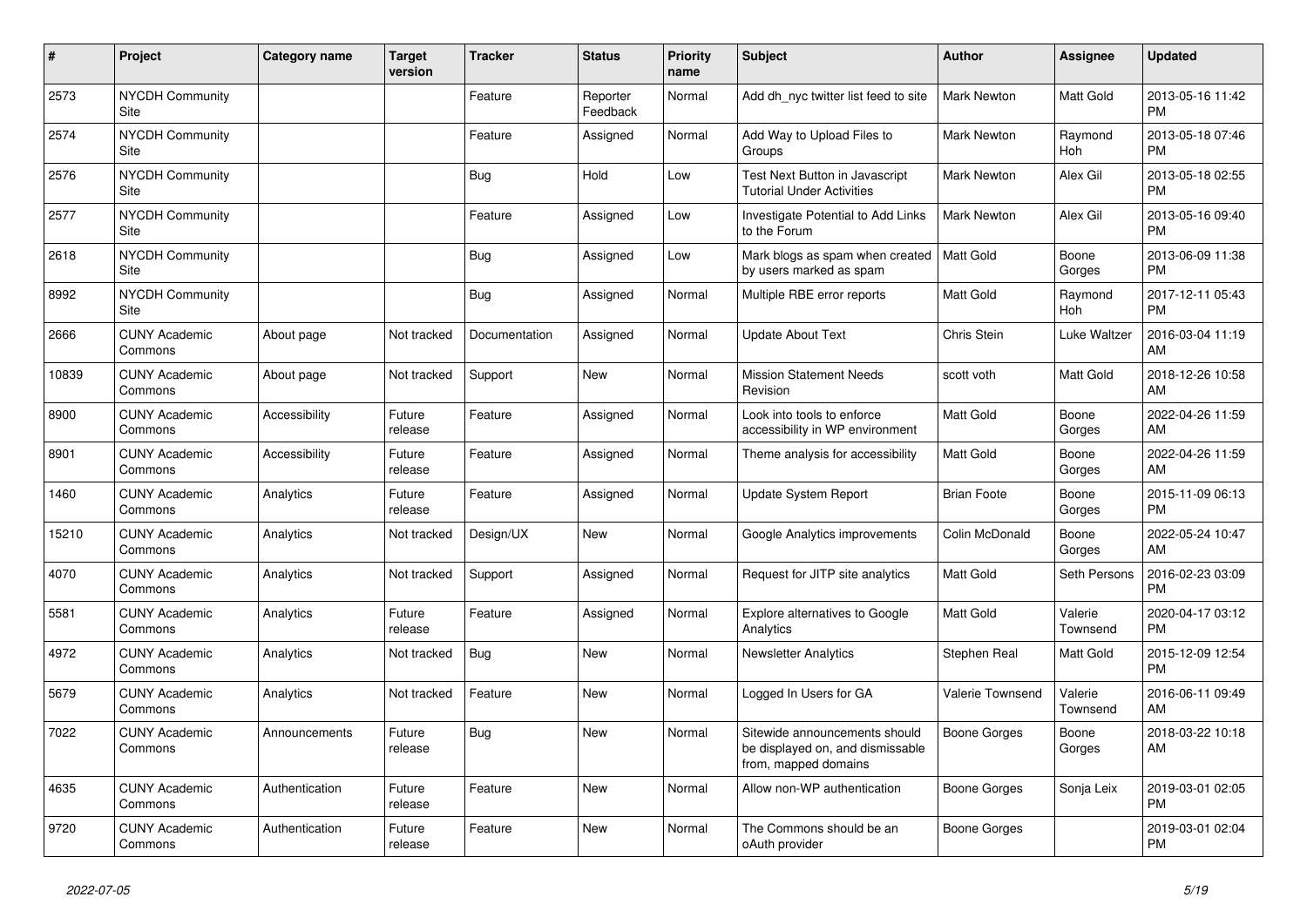| #     | Project                         | Category name             | Target<br>version | Tracker   | <b>Status</b>        | <b>Priority</b><br>name | <b>Subject</b>                                                    | <b>Author</b>       | Assignee            | <b>Updated</b>                |
|-------|---------------------------------|---------------------------|-------------------|-----------|----------------------|-------------------------|-------------------------------------------------------------------|---------------------|---------------------|-------------------------------|
| 6078  | <b>CUNY Academic</b><br>Commons | <b>Blogs (BuddyPress)</b> | Future<br>release | Feature   | <b>New</b>           | Normal                  | <b>Explore Adding Network Blog</b><br>Metadata Plugin             | Luke Waltzer        | Luke Waltzer        | 2016-10-11 10:29<br><b>PM</b> |
| 8835  | <b>CUNY Academic</b><br>Commons | <b>Blogs (BuddyPress)</b> | Future<br>release | Feature   | New                  | Normal                  | Extend cuny is shortlinks to sites                                | Luke Waltzer        | Boone<br>Gorges     | 2022-04-26 11:59<br>AM        |
| 12350 | <b>CUNY Academic</b><br>Commons | Blogs (BuddyPress)        | Not tracked       | Support   | Reporter<br>Feedback | Normal                  | URL creation problem                                              | Marilyn Weber       |                     | 2020-02-03 11:27<br>AM        |
| 5691  | <b>CUNY Academic</b><br>Commons | Blogs (BuddyPress)        | Future<br>release | Bug       | Assigned             | High                    | Differing numbers on Sites display                                | <b>Matt Gold</b>    | Raymond<br>Hoh      | 2016-06-13 01:37<br><b>PM</b> |
| 8836  | <b>CUNY Academic</b><br>Commons | <b>Blogs (BuddyPress)</b> | Future<br>release | Feature   | Assigned             | Normal                  | Redesign site launch process                                      | Matt Gold           | Boone<br>Gorges     | 2019-10-03 02:49<br><b>PM</b> |
| 1423  | <b>CUNY Academic</b><br>Commons | BuddyPress (misc)         | Future<br>release | Feature   | Assigned             | Low                     | Show an avatar for pingback<br>comment activity items             | Boone Gorges        | <b>Tahir Butt</b>   | 2016-10-24 12:03<br><b>PM</b> |
| 2325  | <b>CUNY Academic</b><br>Commons | BuddyPress (misc)         | Future<br>release | Feature   | Assigned             | Low                     | Profile should have separate fields<br>for first/last names       | local admin         | Boone<br>Gorges     | 2015-11-09 06:09<br><b>PM</b> |
| 7624  | <b>CUNY Academic</b><br>Commons | BuddyPress (misc)         | Future<br>release | Design/UX | <b>New</b>           | Normal                  | <b>BP</b> Notifications                                           | Luke Waltzer        | Paige Dupont        | 2017-02-08 10:43<br><b>PM</b> |
| 310   | <b>CUNY Academic</b><br>Commons | BuddyPress (misc)         | Future<br>release | Feature   | Assigned             | Low                     | <b>Friend Request Email</b>                                       | Matt Gold           | Samantha<br>Raddatz | 2015-11-09 05:08<br><b>PM</b> |
| 377   | <b>CUNY Academic</b><br>Commons | BuddyPress (misc)         | Future<br>release | Feature   | Assigned             | Normal                  | Like buttons                                                      | Matt Gold           | Boone<br>Gorges     | 2010-11-16 05:13<br><b>PM</b> |
| 435   | <b>CUNY Academic</b><br>Commons | BuddyPress (misc)         | Future<br>release | Feature   | Assigned             | Normal                  | Include Avatar Images in Forum<br><b>Post Notification Emails</b> | Matt Gold           | Boone<br>Gorges     | 2010-12-08 12:40<br><b>PM</b> |
| 500   | <b>CUNY Academic</b><br>Commons | BuddyPress (misc)         | Future<br>release | Feature   | Assigned             | Normal                  | <b>Export Group Data</b>                                          | Matt Gold           | Boone<br>Gorges     | 2010-12-19 12:09<br><b>PM</b> |
| 554   | <b>CUNY Academic</b><br>Commons | BuddyPress (misc)         | Future<br>release | Feature   | Assigned             | Normal                  | Add Trackback notifications to<br>site-wide activity feed         | <b>Matt Gold</b>    | Boone<br>Gorges     | 2015-11-09 06:19<br><b>PM</b> |
| 599   | <b>CUNY Academic</b><br>Commons | BuddyPress (misc)         | Future<br>release | Feature   | Assigned             | Normal                  | Consider adding rating plugins for<br><b>BuddyPress/BBPress</b>   | <b>Matt Gold</b>    | Boone<br>Gorges     | 2011-08-22 06:50<br><b>PM</b> |
| 635   | <b>CUNY Academic</b><br>Commons | BuddyPress (misc)         | Future<br>release | Feature   | Assigned             | Normal                  | Big Blue Button -<br>Videoconferencing in Groups and<br>Blogs     | <b>Matt Gold</b>    | Boone<br>Gorges     | 2011-03-14 03:24<br><b>PM</b> |
| 11243 | <b>CUNY Academic</b><br>Commons | BuddyPress (misc)         | Future<br>release | Bug       | <b>New</b>           | Normal                  | Audit bp-custom.php                                               | Raymond Hoh         | Raymond<br>Hoh      | 2022-04-26 11:59<br>AM        |
| 58    | <b>CUNY Academic</b><br>Commons | BuddyPress (misc)         | Future<br>release | Feature   | Assigned             | Low                     | Make member search sortable by<br>last name                       | Roberta Brody       | Boone<br>Gorges     | 2010-08-26 02:38<br><b>PM</b> |
| 618   | <b>CUNY Academic</b><br>Commons | <b>BuddyPress Docs</b>    | Future<br>release | Feature   | Assigned             | Normal                  | <b>BuddyPress Docs: export formats</b>                            | <b>Boone Gorges</b> | Boone<br>Gorges     | 2015-11-09 05:38<br><b>PM</b> |
| 1417  | <b>CUNY Academic</b><br>Commons | <b>BuddyPress Docs</b>    | Future<br>release | Feature   | Assigned             | Low                     | <b>Bulk actions for BuddyPress Docs</b>                           | <b>Boone Gorges</b> | Boone<br>Gorges     | 2016-10-17 10:41<br><b>PM</b> |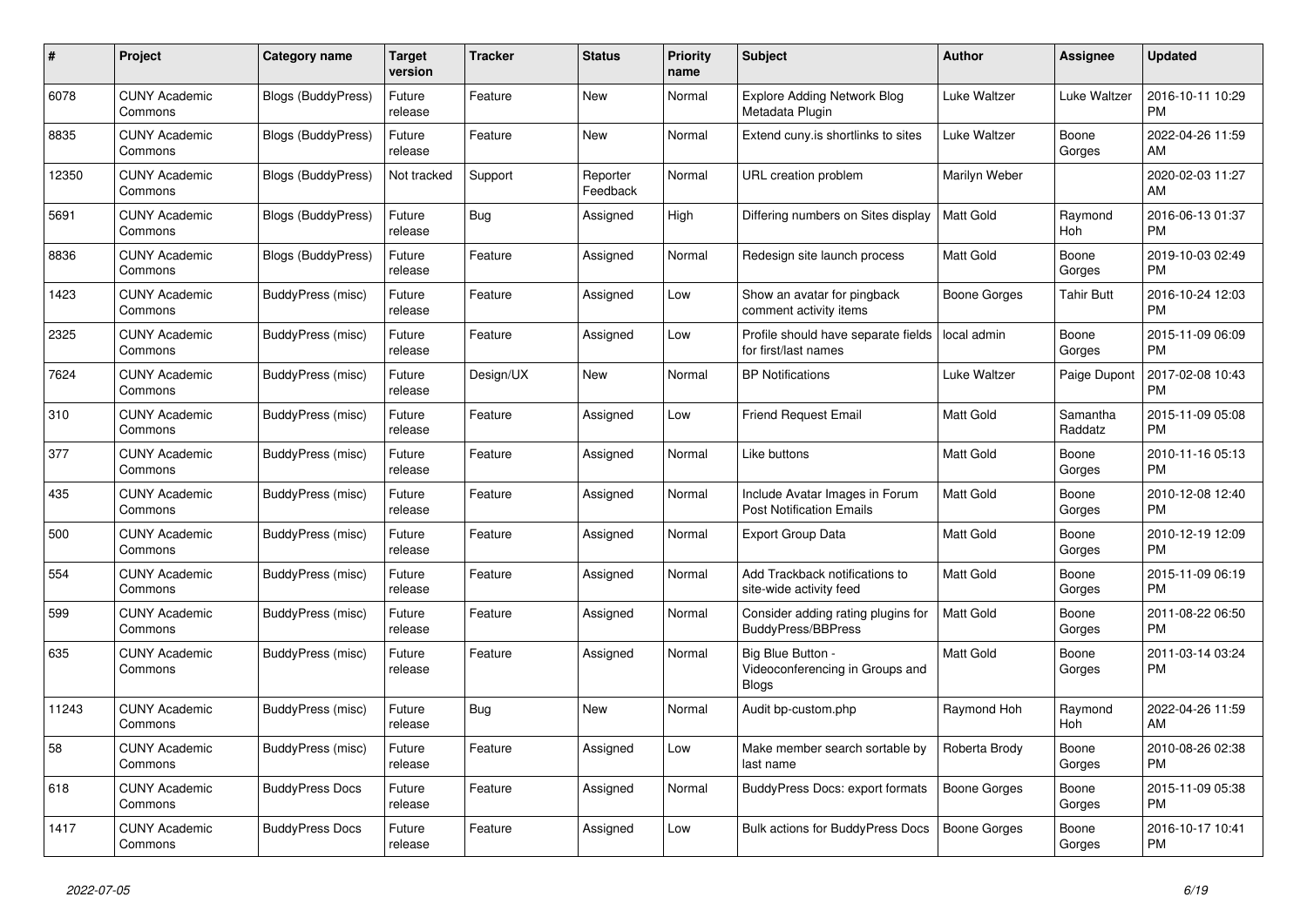| #     | Project                         | <b>Category name</b>   | <b>Target</b><br>version | <b>Tracker</b> | <b>Status</b>        | <b>Priority</b><br>name | <b>Subject</b>                                             | <b>Author</b>           | Assignee            | <b>Updated</b>                |
|-------|---------------------------------|------------------------|--------------------------|----------------|----------------------|-------------------------|------------------------------------------------------------|-------------------------|---------------------|-------------------------------|
| 1422  | <b>CUNY Academic</b><br>Commons | <b>BuddyPress Docs</b> | Future<br>release        | Feature        | Assigned             | Normal                  | Make "created Doc" activity icons<br>non-mini              | <b>Boone Gorges</b>     | Boone<br>Gorges     | 2015-11-09 05:48<br><b>PM</b> |
| 1744  | <b>CUNY Academic</b><br>Commons | <b>BuddyPress Docs</b> | Future<br>release        | Feature        | Assigned             | Normal                  | Spreadsheet-style Docs                                     | Boone Gorges            | Boone<br>Gorges     | 2015-11-09 06:13<br><b>PM</b> |
| 6389  | <b>CUNY Academic</b><br>Commons | <b>BuddyPress Docs</b> | Future<br>release        | Feature        | New                  | Low                     | Make Discussion Area Visible<br>When Editing a Doc         | Luke Waltzer            | Boone<br>Gorges     | 2016-10-21 04:16<br><b>PM</b> |
| 2523  | <b>CUNY Academic</b><br>Commons | <b>BuddyPress Docs</b> | Future<br>release        | Feature        | Assigned             | Normal                  | Allow Users to Upload Images to<br><b>BP</b> Docs          | <b>Matt Gold</b>        | Boone<br>Gorges     | 2015-11-09 06:14<br><b>PM</b> |
| 4226  | <b>CUNY Academic</b><br>Commons | <b>BuddyPress Docs</b> | Future<br>release        | Design/UX      | <b>New</b>           | Normal                  | Add option to connect a Doc with<br>a Group                | Samantha Raddatz        | Samantha<br>Raddatz | 2015-09-09 04:08<br><b>PM</b> |
| 519   | <b>CUNY Academic</b><br>Commons | <b>BuddyPress Docs</b> | Future<br>release        | Feature        | Assigned             | Low                     | TOC for individual docs - for new<br>BP "wiki-like" plugin | scott voth              | Boone<br>Gorges     | 2015-11-09 05:54<br><b>PM</b> |
| 13466 | <b>CUNY Academic</b><br>Commons | Cavalcade              | Future<br>release        | Feature        | New                  | Normal                  | Automated cleanup for duplicate<br>Cavalcade tasks         | Boone Gorges            | Boone<br>Gorges     | 2020-10-13 05:24<br><b>PM</b> |
| 14994 | <b>CUNY Academic</b><br>Commons | cdev.gc.cuny.edu       | Not tracked              | Support        | In Progress          | Normal                  | Clear Cache on CDEV                                        | scott voth              | Raymond<br>Hoh      | 2021-12-07 03:51<br><b>PM</b> |
| 9060  | <b>CUNY Academic</b><br>Commons | Commons In A Box       | Not tracked              | Bug            | Hold                 | Normal                  | Problems with CBox image library<br>/ upload               | Lisa Rhody              | Raymond<br>Hoh      | 2018-01-10 03:26<br><b>PM</b> |
| 4027  | <b>CUNY Academic</b><br>Commons | Commons In A Box       | Not tracked              | Design/UX      | Assigned             | Normal                  | Usability review of CBOX update<br>procedures              | Matt Gold               | Samantha<br>Raddatz | 2015-05-11 06:36<br><b>PM</b> |
| 11789 | <b>CUNY Academic</b><br>Commons | Courses                | Future<br>release        | Feature        | New                  | Normal                  | Ability to remove item from<br>Courses list                | Laurie Hurson           | Sonja Leix          | 2019-09-24 12:28<br><b>PM</b> |
| 12438 | <b>CUNY Academic</b><br>Commons | Courses                | Not tracked              | <b>Bug</b>     | <b>New</b>           | Normal                  | Site appearing twice                                       | Laurie Hurson           | Boone<br>Gorges     | 2020-02-18 01:34<br><b>PM</b> |
| 10226 | <b>CUNY Academic</b><br>Commons | Courses                | Future<br>release        | Feature        | New                  | Normal                  | Add "My Courses" to drop down<br>list                      | scott voth              | Boone<br>Gorges     | 2021-11-19 12:42<br><b>PM</b> |
| 11556 | <b>CUNY Academic</b><br>Commons | Courses                | Not tracked              | Bug            | Reporter<br>Feedback | Normal                  | Instructor name given in course<br>listing                 | Tom Harbison            |                     | 2019-06-25 04:12<br><b>PM</b> |
| 9420  | <b>CUNY Academic</b><br>Commons | cuny.is                | Not tracked              | Feature        | New                  | Normal                  | Request for http://cuny.is/streams                         | Raffi<br>Khatchadourian | Marilyn<br>Weber    | 2018-04-02 10:08<br>AM        |
| 860   | <b>CUNY Academic</b><br>Commons | Design                 | Future<br>release        | Design/UX      | Assigned             | Normal                  | <b>Standardize Button Treatment</b><br>Across the Commons  | Chris Stein             | Chris Stein         | 2014-05-01 09:45<br>AM        |
| 8902  | <b>CUNY Academic</b><br>Commons | Design                 | Not tracked              | Feature        | Assigned             | Normal                  | Report back on research on<br><b>BuddyPress themes</b>     | Matt Gold               | Michael Smith       | 2017-11-10 12:31<br><b>PM</b> |
| 2754  | <b>CUNY Academic</b><br>Commons | Design                 | Future<br>release        | Feature        | Assigned             | Normal                  | Determine strategy for CAC logo<br>handling in top header  | Micki Kaufman           | Chris Stein         | 2015-01-05 08:53<br><b>PM</b> |
| 10439 | <b>CUNY Academic</b><br>Commons | Design                 | 2.1.0                    | Design/UX      | <b>New</b>           | Normal                  | Create Style Guide for Commons                             | Sonja Leix              | Sara Cannon         | 2022-06-28 01:43<br><b>PM</b> |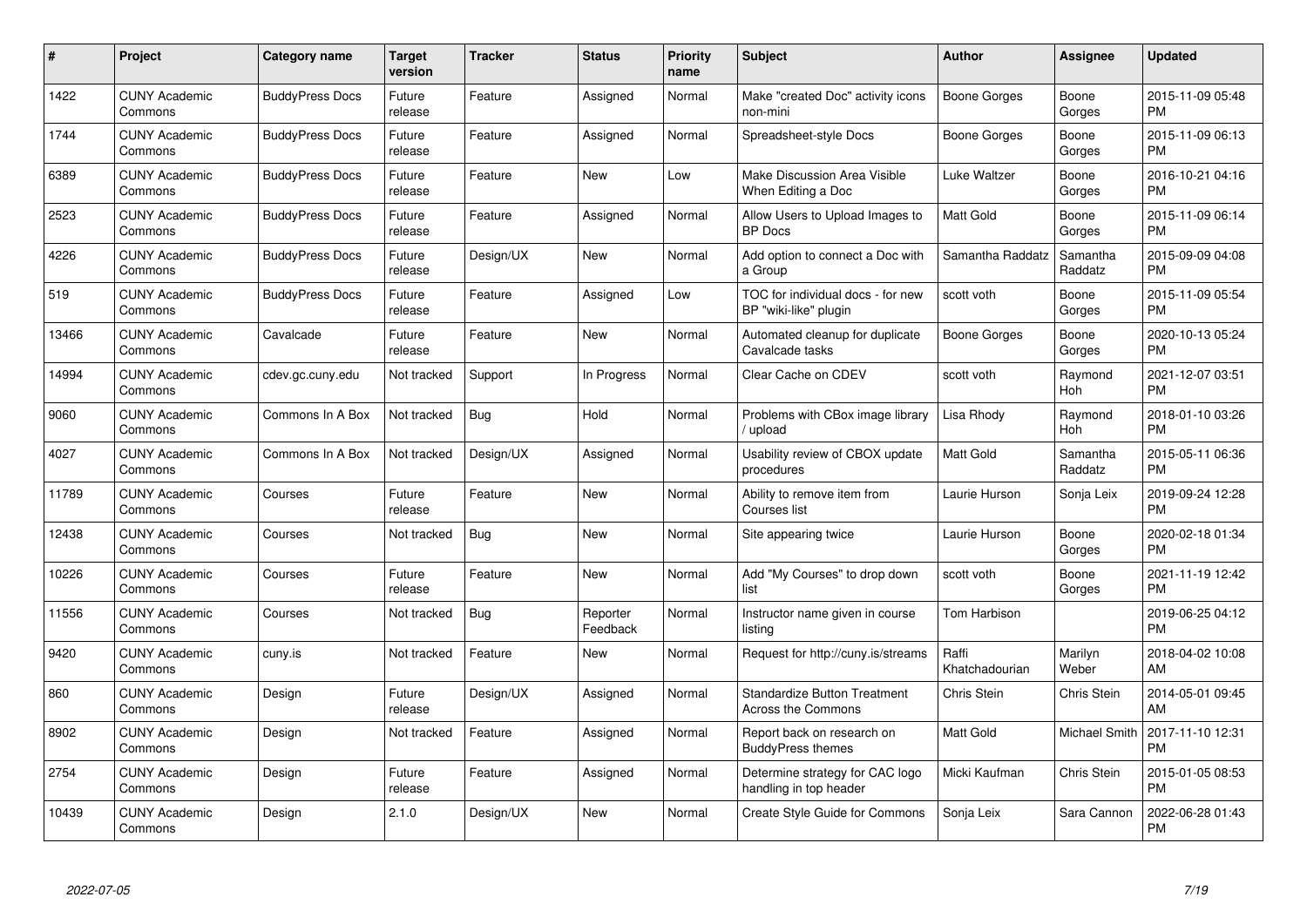| #     | Project                         | <b>Category name</b>       | <b>Target</b><br>version | <b>Tracker</b> | <b>Status</b>        | Priority<br>name | <b>Subject</b>                                                                    | <b>Author</b>       | <b>Assignee</b> | <b>Updated</b>                |
|-------|---------------------------------|----------------------------|--------------------------|----------------|----------------------|------------------|-----------------------------------------------------------------------------------|---------------------|-----------------|-------------------------------|
| 16199 | <b>CUNY Academic</b><br>Commons | <b>Directories</b>         | 2.0.3                    | Bug            | New                  | Normal           | Removed "Semester" Filter from<br><b>Courses Directory</b>                        | Laurie Hurson       | Boone<br>Gorges | 2022-06-29 11:32<br>AM        |
| 4225  | <b>CUNY Academic</b><br>Commons | DiRT Integration           | Future<br>release        | Design/UX      | New                  | Normal           | Add information to DIRT page (in<br>Create a Group)                               | Samantha Raddatz    | Matt Gold       | 2015-06-26 03:14<br><b>PM</b> |
| 3524  | <b>CUNY Academic</b><br>Commons | Documentation              | Not tracked              | Documentation  | Assigned             | Normal           | Post describing all you can do<br>when starting up a new blog/group               | Matt Gold           | scott voth      | 2014-10-04 12:56<br><b>PM</b> |
| 14496 | <b>CUNY Academic</b><br>Commons | Domain Mapping             | Future<br>release        | Bug            | New                  | Normal           | Mapped domain SSO uses<br>third-party cookies                                     | Raymond Hoh         | Raymond<br>Hoh  | 2021-05-24 04:03<br>PM.       |
| 10982 | <b>CUNY Academic</b><br>Commons | Domain Mapping             | Not tracked              | Support        | Reporter<br>Feedback | Normal           | <b>CNAME</b> question                                                             | scott voth          |                 | 2019-01-22 04:29<br><b>PM</b> |
| 11493 | <b>CUNY Academic</b><br>Commons | Domain Mapping             | Not tracked              | Support        | Reporter<br>Feedback | Normal           | Domain Mapping Request - Talia<br>Schaffer                                        | scott voth          | Matt Gold       | 2019-08-06 08:39<br>AM        |
| 1165  | <b>CUNY Academic</b><br>Commons | <b>Email Invitations</b>   | Future<br>release        | Feature        | Assigned             | Low              | Allow saved lists of invitees under<br>Send Invites                               | Boone Gorges        | Boone<br>Gorges | 2015-11-09 06:03<br>PM.       |
| 1166  | <b>CUNY Academic</b><br>Commons | <b>Email Invitations</b>   | Future<br>release        | Feature        | New                  | Low              | Better organizational tools for Sent<br>Invites                                   | Boone Gorges        | Boone<br>Gorges | 2015-11-09 06:02<br>PM.       |
| 1167  | <b>CUNY Academic</b><br>Commons | <b>Email Invitations</b>   | Future<br>release        | Feature        | New                  | Low              | Allow email invitations to be resent   Boone Gorges                               |                     | Boone<br>Gorges | 2015-11-12 12:53<br>AM        |
| 12042 | <b>CUNY Academic</b><br>Commons | <b>Email Notifications</b> | Future<br>release        | Feature        | New                  | Normal           | Improved error logging for BPGES<br>send queue                                    | <b>Boone Gorges</b> | Boone<br>Gorges | 2021-11-19 12:25<br><b>PM</b> |
| 5992  | <b>CUNY Academic</b><br>Commons | <b>Email Notifications</b> | Future<br>release        | Feature        | New                  | Normal           | Changing the From line of<br>autogenerated blog emails                            | Marilyn Weber       |                 | 2018-09-27 05:19<br><b>PM</b> |
| 11971 | <b>CUNY Academic</b><br>Commons | <b>Email Notifications</b> | Future<br>release        | Bug            | Reporter<br>Feedback | Low              | Pictures obscured in emailed post<br>notifications                                | Marilyn Weber       | Raymond<br>Hoh  | 2019-11-21 01:14<br><b>PM</b> |
| 333   | <b>CUNY Academic</b><br>Commons | <b>Email Notifications</b> | Future<br>release        | Feature        | Assigned             | Low              | Delay Forum Notification Email<br>Delivery Until After Editing Period<br>Ends     | <b>Matt Gold</b>    | Raymond<br>Hoh  | 2015-11-09 06:01<br><b>PM</b> |
| 9979  | <b>CUNY Academic</b><br>Commons | <b>Email Notifications</b> | Not tracked              | Bug            | Reporter<br>Feedback | Normal           | Reports of slow email activation<br>emails                                        | Matt Gold           | Boone<br>Gorges | 2018-08-29 09:40<br><b>PM</b> |
| 15604 | <b>CUNY Academic</b><br>Commons | <b>Email Notifications</b> | Future<br>release        | Feature        | Assigned             | Normal           | Restructure Commons Group<br><b>Digest Email Messages</b>                         | Matt Gold           | Boone<br>Gorges | 2022-05-26 10:45<br>AM.       |
| 4481  | <b>CUNY Academic</b><br>Commons | Events                     | Future<br>release        | Feature        | New                  | Normal           | Group admins/mods should have<br>the ability to unlink an event from<br>the group | <b>Boone Gorges</b> | Boone<br>Gorges | 2017-04-24 03:53<br><b>PM</b> |
| 6749  | <b>CUNY Academic</b><br>Commons | Events                     | Future<br>release        | <b>Bug</b>     | New                  | Low              | BPEO iCal request can trigger<br>very large number of DB queries                  | Boone Gorges        | Raymond<br>Hoh  | 2016-11-15 10:09<br>PM        |
| 4053  | <b>CUNY Academic</b><br>Commons | Events                     | Future<br>release        | Feature        | Assigned             | Normal           | Create new tab for past events                                                    | Matt Gold           | Boone<br>Gorges | 2015-05-12 02:10<br><b>PM</b> |
| 4238  | <b>CUNY Academic</b><br>Commons | Events                     | Future<br>release        | Feature        | Assigned             | Normal           | Copy Events to Other Groups?                                                      | Matt Gold           | Boone<br>Gorges | 2015-07-02 10:08<br>AM        |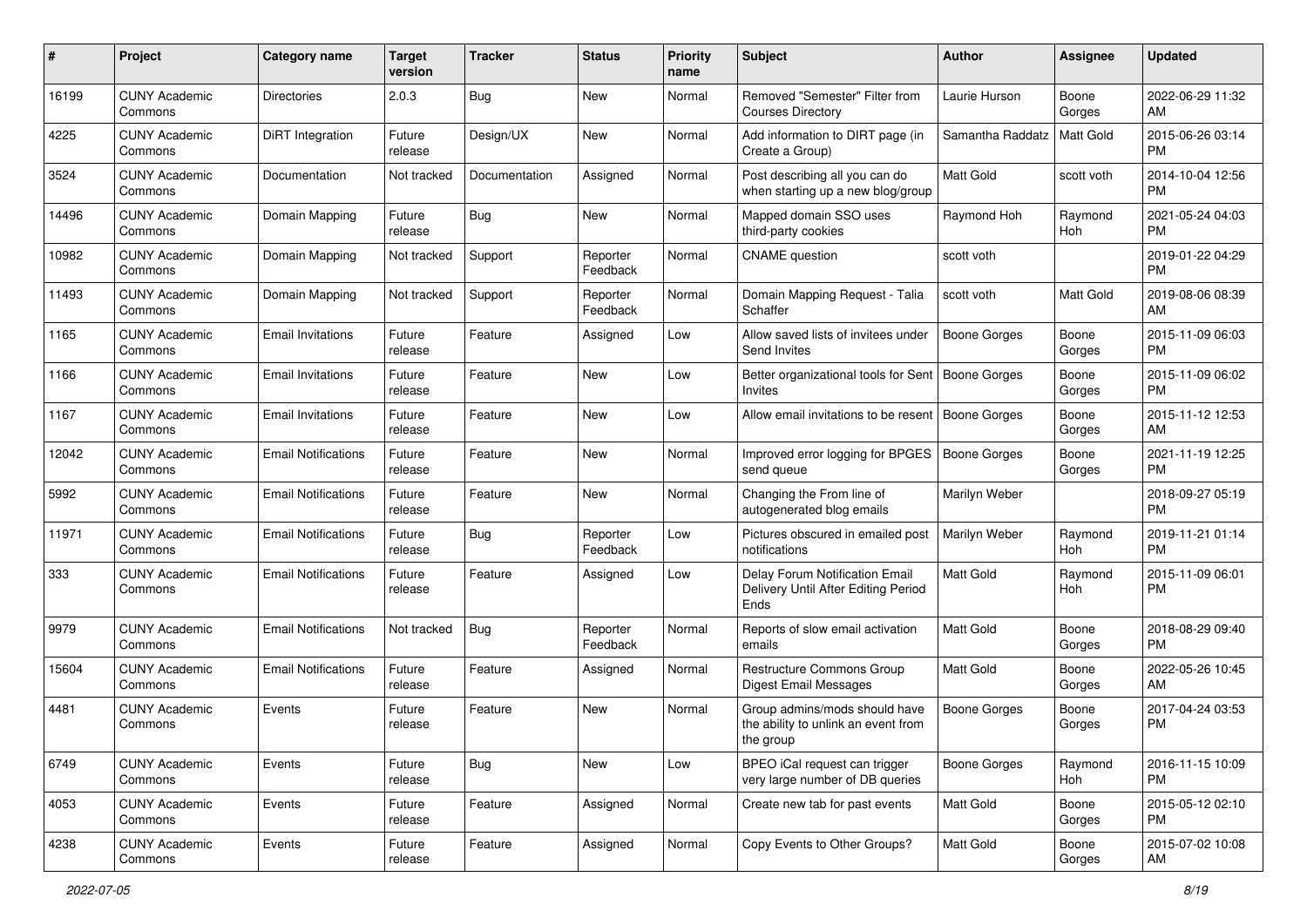| #     | Project                         | Category name      | <b>Target</b><br>version | <b>Tracker</b> | <b>Status</b>        | <b>Priority</b><br>name | <b>Subject</b>                                                                      | <b>Author</b>           | Assignee              | <b>Updated</b>                |
|-------|---------------------------------|--------------------|--------------------------|----------------|----------------------|-------------------------|-------------------------------------------------------------------------------------|-------------------------|-----------------------|-------------------------------|
| 4903  | <b>CUNY Academic</b><br>Commons | Events             | Future<br>release        | Design/UX      | Assigned             | Normal                  | Improving visual appearance of<br>event calendars                                   | Matt Gold               | Boone<br>Gorges       | 2016-10-13 11:51<br>AM        |
| 5016  | <b>CUNY Academic</b><br>Commons | Events             | Future<br>release        | Feature        | Assigned             | Low                     | Allow comments to be posted on<br>events                                            | <b>Matt Gold</b>        | Raymond<br><b>Hoh</b> | 2019-03-01 02:23<br><b>PM</b> |
| 5696  | <b>CUNY Academic</b><br>Commons | Events             | Future<br>release        | Feature        | Assigned             | Normal                  | Events Calendar - display options<br>/ calendar aggregation                         | Matt Gold               | Boone<br>Gorges       | 2016-10-13 11:44<br>AM        |
| 3475  | <b>CUNY Academic</b><br>Commons | Events             | Future<br>release        | Feature        | Assigned             | Normal                  | Request to add plugin to<br>streamline room<br>booking/appointment booking          | Naomi Barrettara        | Boone<br>Gorges       | 2014-12-01 05:14<br><b>PM</b> |
| 11077 | <b>CUNY Academic</b><br>Commons | Events             | Not tracked              | Feature        | Reporter<br>Feedback | Normal                  | Show event category description<br>in event list view                               | Raffi<br>Khatchadourian |                       | 2019-02-12 10:38<br><b>PM</b> |
| 4592  | <b>CUNY Academic</b><br>Commons | Events             | Future<br>release        | Design/UX      | <b>New</b>           | Normal                  | Event Creation - Venue Dropdown<br>Slow                                             | Samantha Raddatz        | Boone<br>Gorges       | 2015-09-14 04:56<br><b>PM</b> |
| 4438  | <b>CUNY Academic</b><br>Commons | Events             | Future<br>release        | Bug            | Assigned             | Normal                  | Events Calendar - Export<br><b>Recurring Events</b>                                 | scott voth              | Daniel Jones          | 2016-05-23 04:25<br>PM        |
| 11531 | <b>CUNY Academic</b><br>Commons | Events             | Future<br>release        | Feature        | <b>New</b>           | Normal                  | Main Events calendar should<br>include non-public events that<br>user has access to | scott voth              | Boone<br>Gorges       | 2019-06-11 10:00<br>AM        |
| 3580  | <b>CUNY Academic</b><br>Commons | Group Blogs        | Future<br>release        | Feature        | New                  | Normal                  | Multiple blogs per group                                                            | Boone Gorges            | Boone<br>Gorges       | 2018-02-20 02:02<br>PM        |
| 5317  | <b>CUNY Academic</b><br>Commons | Group Blogs        | Not tracked              | Bug            | Reporter<br>Feedback | Normal                  | Notifications of New Post Didn't<br>Come                                            | <b>Luke Waltzer</b>     | Samantha<br>Raddatz   | 2016-03-21 10:41<br><b>PM</b> |
| 653   | <b>CUNY Academic</b><br>Commons | Group Blogs        | Future<br>release        | Feature        | Assigned             | Normal                  | Redesign Integration of Groups<br>and Blogs                                         | Matt Gold               | Samantha<br>Raddatz   | 2015-11-09 05:40<br><b>PM</b> |
| 8756  | <b>CUNY Academic</b><br>Commons | Group Blogs        | Future<br>release        | Feature        | Hold                 | Normal                  | Connect multiple blogs to one<br>group?                                             | Matt Gold               | Boone<br>Gorges       | 2017-09-30 10:42<br>AM        |
| 11834 | <b>CUNY Academic</b><br>Commons | Group Files        | Future<br>release        | Feature        | <b>New</b>           | Normal                  | Improved tools for managing<br>group file folders                                   | Boone Gorges            | Sonja Leix            | 2019-09-06 03:55<br><b>PM</b> |
| 12091 | <b>CUNY Academic</b><br>Commons | <b>Group Files</b> | Future<br>release        | Feature        | <b>New</b>           | Normal                  | Improved pre-upload file validation<br>for bp-group-documents                       | Boone Gorges            | Boone<br>Gorges       | 2019-11-14 01:21<br><b>PM</b> |
| 1192  | <b>CUNY Academic</b><br>Commons | <b>Group Files</b> | Future<br>release        | Feature        | Assigned             | Low                     | When posting group files, allow<br>users to add a category without<br>saving        | Matt Gold               | Raymond<br><b>Hoh</b> | 2015-11-09 05:53<br><b>PM</b> |
| 3080  | <b>CUNY Academic</b><br>Commons | <b>Group Files</b> | Future<br>release        | Feature        | Assigned             | Low                     | Create a system to keep track of<br>file changes                                    | Matt Gold               | Boone<br>Gorges       | 2014-02-26 10:04<br><b>PM</b> |
| 3354  | <b>CUNY Academic</b><br>Commons | <b>Group Files</b> | Future<br>release        | Feature        | Assigned             | Low                     | Allow Group Download of Multiple<br><b>Selected Files</b>                           | <b>Matt Gold</b>        | Chris Stein           | 2014-08-01 08:50<br>AM        |
| 3192  | <b>CUNY Academic</b><br>Commons | Group Forums       | Future<br>release        | Feature        | Assigned             | Normal                  | Customizable forum views for<br>bbPress 2.x group forums                            | Boone Gorges            | Raymond<br>Hoh        | 2015-11-09 12:47<br><b>PM</b> |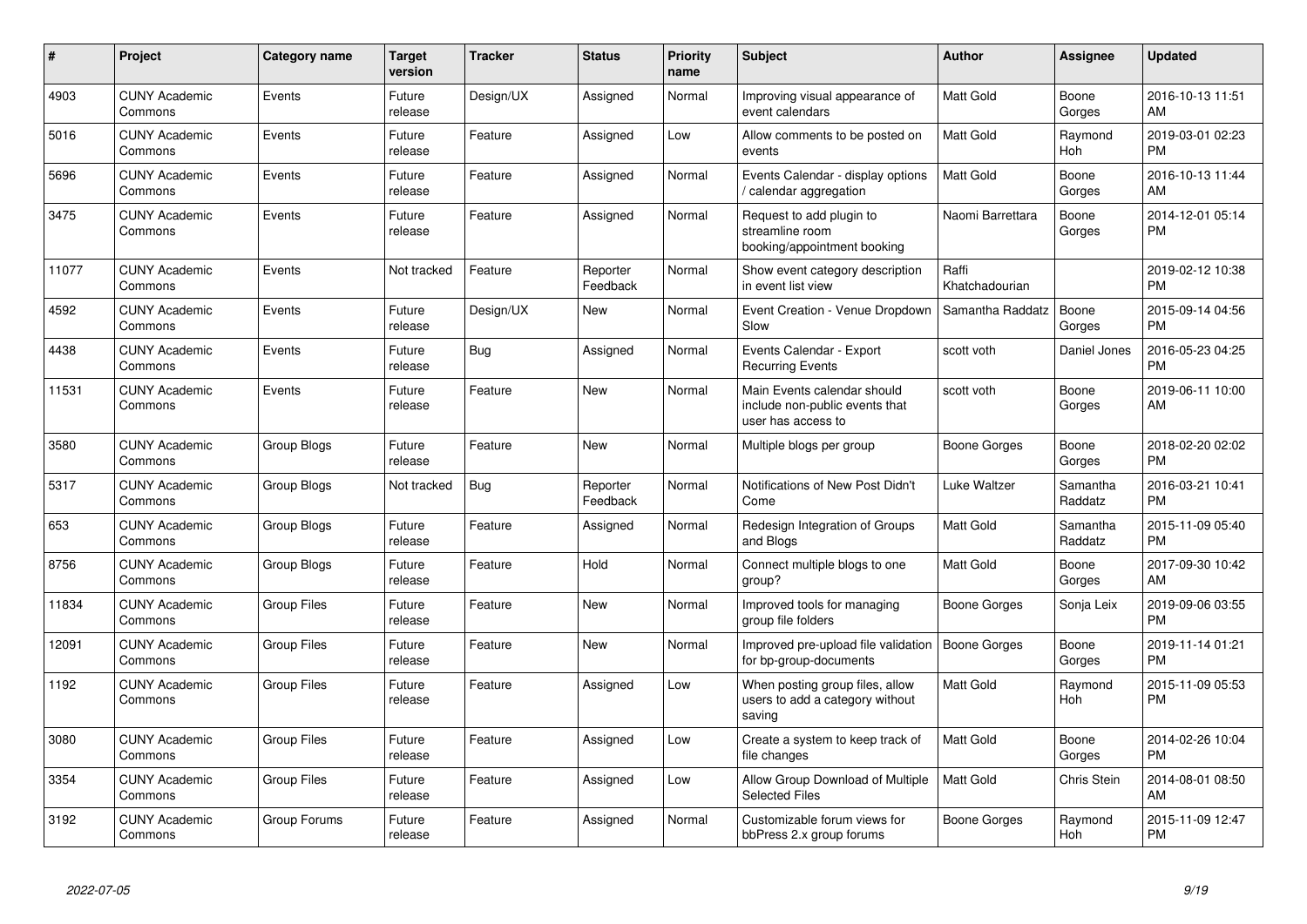| #     | <b>Project</b>                  | <b>Category name</b> | Target<br>version | <b>Tracker</b> | <b>Status</b>        | Priority<br>name | <b>Subject</b>                                                                             | <b>Author</b>    | Assignee            | <b>Updated</b>                |
|-------|---------------------------------|----------------------|-------------------|----------------|----------------------|------------------|--------------------------------------------------------------------------------------------|------------------|---------------------|-------------------------------|
| 3193  | <b>CUNY Academic</b><br>Commons | Group Forums         | Future<br>release | Feature        | Assigned             | Normal           | bbPress 2.x dynamic roles and<br><b>RBE</b>                                                | Boone Gorges     | Boone<br>Gorges     | 2014-09-30 01:30<br><b>PM</b> |
| 13358 | <b>CUNY Academic</b><br>Commons | Group Forums         | Future<br>release | Feature        | New                  | Normal           | Improved UI for group forum<br>threading settings                                          | Boone Gorges     | Raymond<br>Hoh      | 2021-11-19 12:27<br><b>PM</b> |
| 3059  | <b>CUNY Academic</b><br>Commons | Group Forums         | Future<br>release | Design/UX      | New                  | Normal           | Forum Post Permissable Content<br><b>Explanatory Text</b>                                  | Chris Stein      | Chris Stein         | 2015-04-02 11:27<br>AM        |
| 13199 | <b>CUNY Academic</b><br>Commons | Group Forums         | Future<br>release | Feature        | <b>New</b>           | Normal           | Favoring Groups over bbPress<br>plugin                                                     | Colin McDonald   | Colin<br>McDonald   | 2021-11-19 12:28<br><b>PM</b> |
| 13457 | <b>CUNY Academic</b><br>Commons | Group Forums         | 2.0.3             | Bug            | New                  | High             | Forum post not sending<br>notifications                                                    | Filipa Calado    | Raymond<br>Hoh      | 2022-06-29 11:32<br>AM        |
| 5268  | <b>CUNY Academic</b><br>Commons | Group Forums         | Future<br>release | <b>Bug</b>     | Assigned             | Normal           | Long-time to post to multiple<br>groups                                                    | Luke Waltzer     | Daniel Jones        | 2016-09-07 06:31<br><b>PM</b> |
| 6392  | <b>CUNY Academic</b><br>Commons | Group Forums         | Future<br>release | Design/UX      | Assigned             | Low              | Composition/Preview Panes in<br>Forum Posts                                                | Luke Waltzer     | Paige Dupont        | 2016-10-21 04:26<br><b>PM</b> |
| 7928  | <b>CUNY Academic</b><br>Commons | Group Forums         | Not tracked       | Bug            | New                  | Normal           | Duplicate Forum post                                                                       | Luke Waltzer     | Raymond<br>Hoh      | 2017-04-11 09:27<br><b>PM</b> |
| 9835  | <b>CUNY Academic</b><br>Commons | Group Forums         | Future<br>release | <b>Bug</b>     | Assigned             | Normal           | add a "like" function?                                                                     | Marilyn Weber    | <b>Erik Trainer</b> | 2018-06-05 01:49<br><b>PM</b> |
| 13328 | <b>CUNY Academic</b><br>Commons | Group Forums         | Not tracked       | <b>Bug</b>     | Reporter<br>Feedback | Normal           | cross-posting in two related<br>groups                                                     | Marilyn Weber    | Raymond<br>Hoh      | 2020-09-15 10:39<br><b>PM</b> |
| 10659 | <b>CUNY Academic</b><br>Commons | Group Forums         | Future<br>release | Feature        | Assigned             | Normal           | Post to multiple groups via email                                                          | Matt Gold        | Raymond<br>Hoh      | 2018-11-15 12:54<br>AM.       |
| 4221  | <b>CUNY Academic</b><br>Commons | Group Forums         | Future<br>release | Design/UX      | Assigned             | Normal           | Add 'Number of Posts' display<br>option to Forum page                                      | Samantha Raddatz | Samantha<br>Raddatz | 2015-06-26 02:21<br><b>PM</b> |
| 585   | <b>CUNY Academic</b><br>Commons | Group Forums         | Future<br>release | Feature        | Assigned             | Normal           | Merge Forum Topics                                                                         | Sarah Morgano    | Boone<br>Gorges     | 2011-07-06 04:11<br><b>PM</b> |
| 2610  | <b>CUNY Academic</b><br>Commons | Group Invitations    | Future<br>release | Feature        | Assigned             | Low              | Request: Custom invitation<br>message to group invites                                     | local admin      | Boone<br>Gorges     | 2015-11-09 06:13<br>PM.       |
| 1456  | <b>CUNY Academic</b><br>Commons | Group Invitations    | Future<br>release | Feature        | Reporter<br>Feedback | Low              | Invite to Group Button from Profile<br>Field                                               | <b>Matt Gold</b> | Samantha<br>Raddatz | 2015-11-09 05:59<br><b>PM</b> |
| 3308  | <b>CUNY Academic</b><br>Commons | Group Invitations    | Future<br>release | Feature        | Assigned             | Normal           | Allow members to rescind group<br>invitations                                              | Matt Gold        | Boone<br>Gorges     | 2015-04-01 08:53<br><b>PM</b> |
| 3419  | <b>CUNY Academic</b><br>Commons | Group Invitations    | 1.6.14            | Bug            | Testing<br>Required  | Normal           | Neatening the display of<br>messages on group requests                                     | Matt Gold        | Boone<br>Gorges     | 2014-09-01 09:29<br><b>PM</b> |
| 14309 | <b>CUNY Academic</b><br>Commons | Group Library        | Future<br>release | Feature        | <b>New</b>           | Normal           | Better handling of<br>bp group document file download<br>attempts when file is not present | Boone Gorges     | Boone<br>Gorges     | 2021-11-19 12:28<br><b>PM</b> |
| 13370 | <b>CUNY Academic</b><br>Commons | Group Library        | Future<br>release | Feature        | <b>New</b>           | Normal           | Library bulk deletion and folder<br>editing                                                | Colin McDonald   | Boone<br>Gorges     | 2020-10-13 10:41<br>AM        |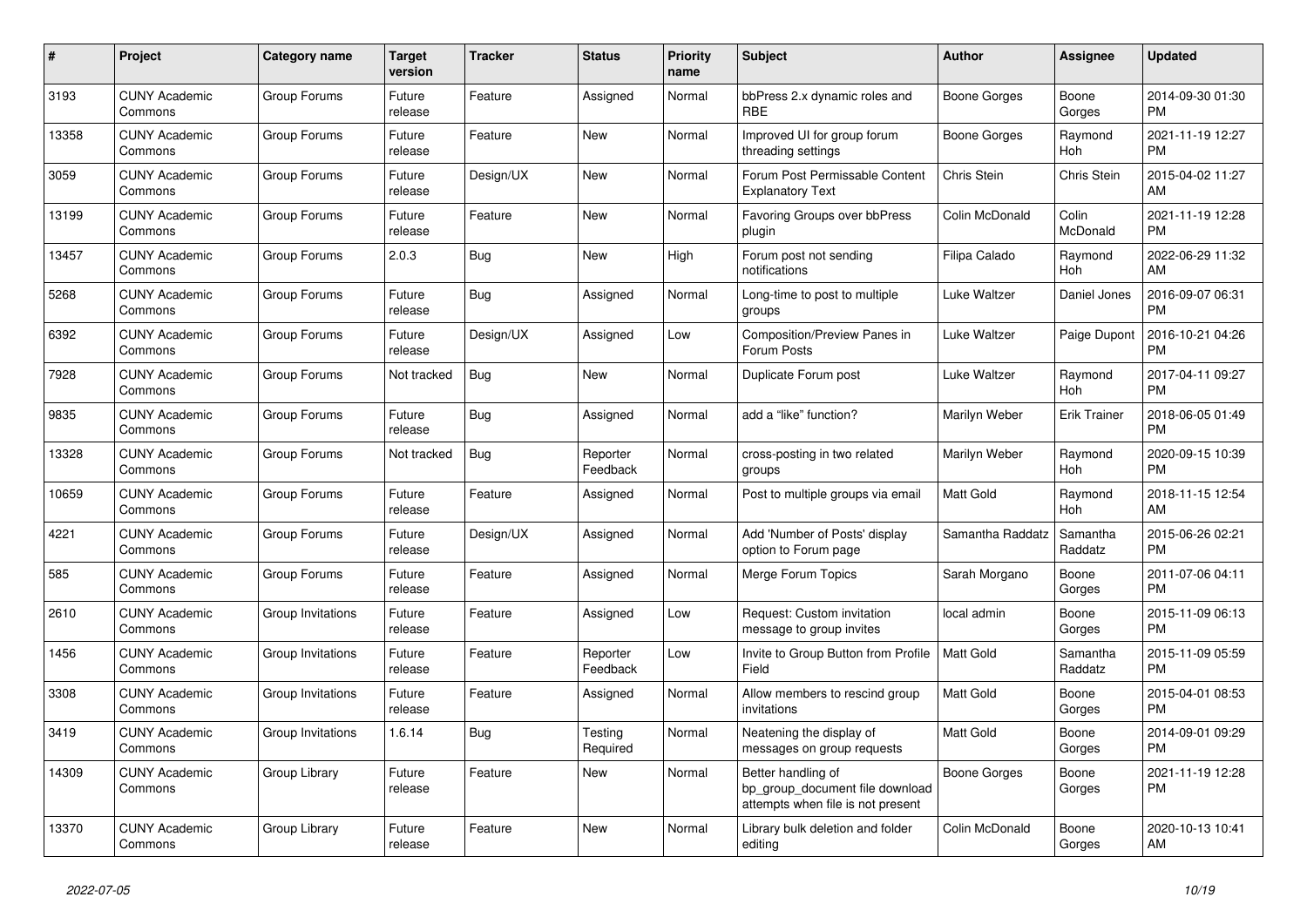| #     | Project                         | <b>Category name</b>           | <b>Target</b><br>version | <b>Tracker</b> | <b>Status</b>        | <b>Priority</b><br>name | <b>Subject</b>                                                              | <b>Author</b>     | Assignee            | <b>Updated</b>                |
|-------|---------------------------------|--------------------------------|--------------------------|----------------|----------------------|-------------------------|-----------------------------------------------------------------------------|-------------------|---------------------|-------------------------------|
| 13650 | <b>CUNY Academic</b><br>Commons | Group Library                  | Future<br>release        | Feature        | <b>New</b>           | Normal                  | Forum Attachments in Group<br>Library                                       | Laurie Hurson     |                     | 2021-11-19 12:30<br><b>PM</b> |
| 12446 | <b>CUNY Academic</b><br>Commons | Groups (misc)                  | Future<br>release        | Feature        | Reporter<br>Feedback | Normal                  | Toggle default site to group forum<br>posting                               | Laurie Hurson     | Laurie Hurson       | 2020-03-10 11:57<br>AM        |
| 1544  | <b>CUNY Academic</b><br>Commons | Groups (misc)                  | Future<br>release        | Feature        | Reporter<br>Feedback | Normal                  | Group Filtering and Sorting                                                 | Matt Gold         | Chris Stein         | 2019-03-01 02:25<br><b>PM</b> |
| 7115  | <b>CUNY Academic</b><br>Commons | Groups (misc)                  | Future<br>release        | Feature        | Reporter<br>Feedback | Normal                  | make licensing info clear during<br>group creation                          | <b>Matt Gold</b>  | Raymond<br>Hoh      | 2020-12-08 11:32<br>AM        |
| 9015  | <b>CUNY Academic</b><br>Commons | Groups (misc)                  | Not tracked              | Outreach       | Assigned             | Normal                  | Email group admins the email<br>addresses of their groups                   | Matt Gold         | Matt Gold           | 2018-01-02 09:54<br>AM        |
| 481   | <b>CUNY Academic</b><br>Commons | Groups (misc)                  | Future<br>release        | Feature        | Assigned             | Normal                  | ability to archive inactive groups<br>and blogs                             | Michael Mandiberg | Samantha<br>Raddatz | 2015-11-09 05:56<br><b>PM</b> |
| 3458  | <b>CUNY Academic</b><br>Commons | Groups (misc)                  | Future<br>release        | Feature        | Assigned             | Normal                  | Filter Members of Group by<br>Campus                                        | Michael Smith     | Samantha<br>Raddatz | 2014-09-26 08:32<br><b>PM</b> |
| 11883 | <b>CUNY Academic</b><br>Commons | Help/Codex                     | Not tracked              | Support        | New                  | Normal                  | Need Embedding Help Page<br>Update (Tableau)                                | Anthony Wheeler   | scott voth          | 2019-09-24 08:49<br>AM        |
| 12392 | <b>CUNY Academic</b><br>Commons | Help/Codex                     | Not tracked              | Documentation  | <b>New</b>           | Normal                  | <b>Updates to Common Commons</b><br>Questions on Help Page                  | scott voth        | Margaret<br>Galvan  | 2020-02-11 10:53<br>AM        |
| 1983  | <b>CUNY Academic</b><br>Commons | Home Page                      | Future<br>release        | Feature        | Assigned             | Low                     | Media Library integration with<br><b>Featured Content plugin</b>            | Boone Gorges      | Dominic<br>Giglio   | 2014-03-17 10:34<br>AM        |
| 4980  | <b>CUNY Academic</b><br>Commons | Home Page                      | Future<br>release        | Feature        | Assigned             | Normal                  | <b>CAC Featured Content -- Adding</b><br>Randomization                      | <b>Matt Gold</b>  | Boone<br>Gorges     | 2016-12-12 03:01<br><b>PM</b> |
| 6995  | <b>CUNY Academic</b><br>Commons | Home Page                      | Not tracked              | Bug            | Assigned             | Normal                  | member filter on homepage not<br>working                                    | <b>Matt Gold</b>  | Raymond<br>Hoh      | 2016-12-11 09:46<br><b>PM</b> |
| 1888  | <b>CUNY Academic</b><br>Commons | Home Page                      | Future<br>release        | Feature        | Assigned             | Normal                  | Refactor BP MPO Activity Filter to<br>support proper pagination             | Sarah Morgano     | Boone<br>Gorges     | 2014-05-01 07:11<br><b>PM</b> |
| 10580 | <b>CUNY Academic</b><br>Commons | Information<br>Architecture    | Future<br>release        | Design/UX      | <b>New</b>           | Normal                  | Primary nav item review                                                     | Boone Gorges      | Sara Cannon         | 2022-06-28 01:29<br><b>PM</b> |
| 3230  | <b>CUNY Academic</b><br>Commons | Internal Tools and<br>Workflow | Not tracked              | Feature        | Assigned             | High                    | Scripts for quicker<br>provisioning/updating of<br>development environments | Boone Gorges      | Boone<br>Gorges     | 2016-01-26 04:54<br><b>PM</b> |
| 13891 | <b>CUNY Academic</b><br>Commons | Internal Tools and<br>Workflow | 2.1.0                    | Feature        | <b>New</b>           | Normal                  | Migrate automated linting to<br>GitHub Actions                              | Boone Gorges      | Jeremy Felt         | 2022-06-29 11:13<br>AM        |
| 15194 | <b>CUNY Academic</b><br>Commons | Internal Tools and<br>Workflow | 2.1.0                    | Feature        | <b>New</b>           | Normal                  | PHPCS sniff for un-restored<br>switch to blog() calls                       | Boone Gorges      | Jeremy Felt         | 2022-05-26 10:45<br>AM        |
| 5234  | <b>CUNY Academic</b><br>Commons | Membership                     | Future<br>release        | Feature        | Assigned             | Normal                  | Write Unconfirmed patch for WP                                              | Boone Gorges      | Boone<br>Gorges     | 2016-10-24 11:18<br>AM        |
| 12382 | <b>CUNY Academic</b><br>Commons | Membership                     | Not tracked              | Support        | <b>New</b>           | Normal                  | Email request change                                                        | Marilyn Weber     | Marilyn<br>Weber    | 2020-02-06 12:56<br><b>PM</b> |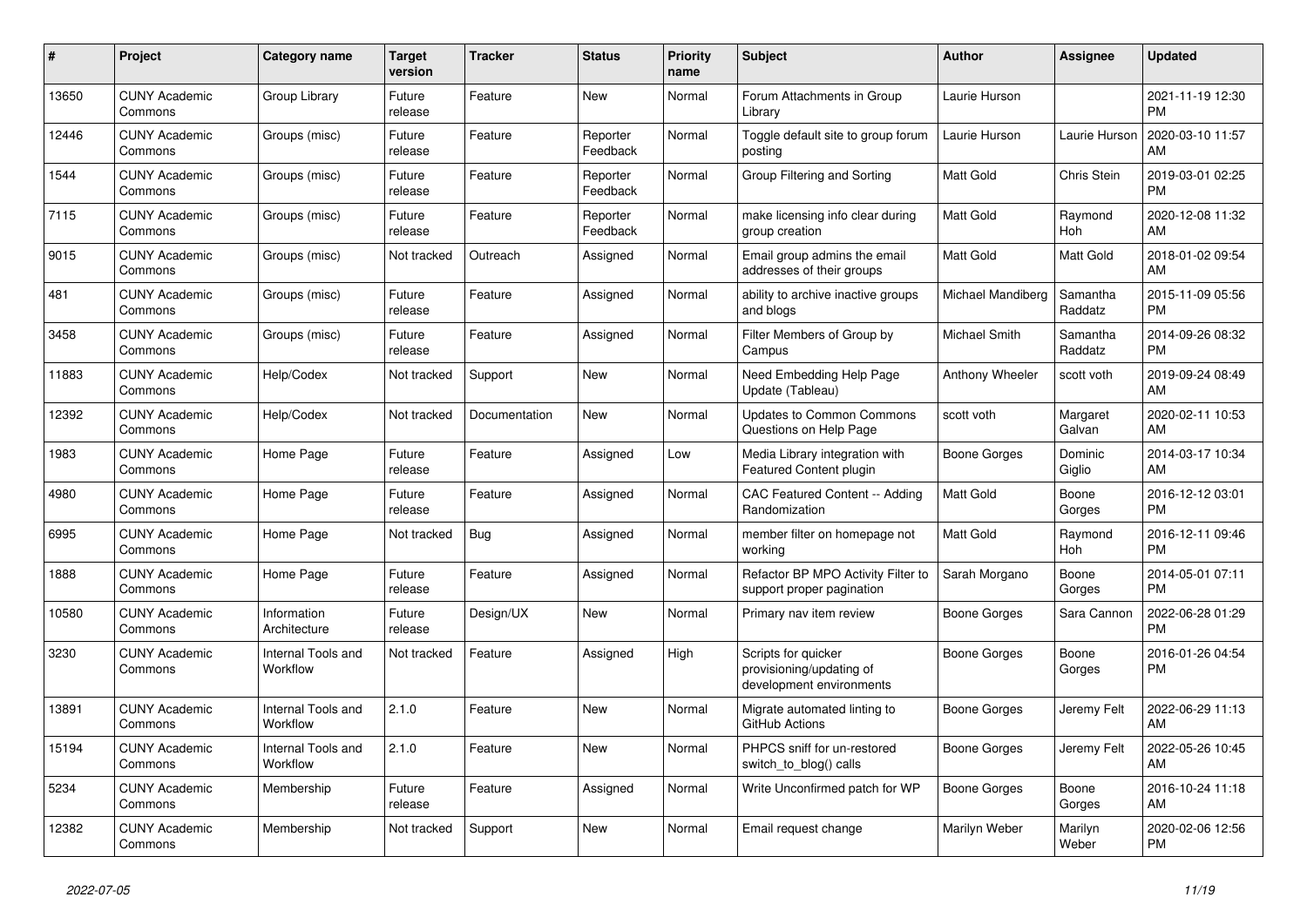| $\#$  | Project                         | Category name           | <b>Target</b><br>version | <b>Tracker</b> | <b>Status</b>        | <b>Priority</b><br>name | <b>Subject</b>                                                                             | <b>Author</b>           | Assignee        | <b>Updated</b>                |
|-------|---------------------------------|-------------------------|--------------------------|----------------|----------------------|-------------------------|--------------------------------------------------------------------------------------------|-------------------------|-----------------|-------------------------------|
| 3330  | <b>CUNY Academic</b><br>Commons | My Commons              | Future<br>release        | Feature        | Assigned             | Normal                  | 'Commons Information" tool                                                                 | Boone Gorges            | Chris Stein     | 2014-09-22 08:46<br><b>PM</b> |
| 3565  | <b>CUNY Academic</b><br>Commons | My Commons              | Not tracked              | Documentation  | New                  | Normal                  | Load Newest inconsistencies                                                                | Chris Stein             | scott voth      | 2015-11-09 01:16<br><b>PM</b> |
| 3517  | <b>CUNY Academic</b><br>Commons | My Commons              | Future<br>release        | Feature        | Assigned             | Normal                  | Mute/Unmute My Commons<br>updates                                                          | Matt Gold               | Raymond<br>Hoh  | 2015-11-09 01:19<br><b>PM</b> |
| 3536  | <b>CUNY Academic</b><br>Commons | My Commons              | Future<br>release        | Feature        | Assigned             | Normal                  | Infinite Scroll on My Commons<br>page                                                      | Matt Gold               | Raymond<br>Hoh  | 2015-04-13 04:42<br><b>PM</b> |
| 3577  | <b>CUNY Academic</b><br>Commons | My Commons              | Future<br>release        | Design/UX      | Assigned             | Normal                  | Replies to items in My Commons                                                             | Matt Gold               | Raymond<br>Hoh  | 2015-04-09 05:19<br><b>PM</b> |
| 4535  | <b>CUNY Academic</b><br>Commons | My Commons              | Future<br>release        | <b>Bug</b>     | New                  | Low                     | My Commons filter issue                                                                    | scott voth              | Raymond<br>Hoh  | 2015-09-01 11:17<br>AM        |
| 9895  | <b>CUNY Academic</b><br>Commons | Onboarding              | Future<br>release        | Feature        | Assigned             | Normal                  | Add "Accept Invitation"<br>link/button/function to Group<br>and/or Site invitation emails? | Luke Waltzer            | Boone<br>Gorges | 2018-06-07 12:42<br><b>PM</b> |
| 9028  | <b>CUNY Academic</b><br>Commons | Onboarding              | Future<br>release        | Feature        | Assigned             | Normal                  | suggest groups to new members<br>during the registration process                           | Matt Gold               | Chris Stein     | 2018-10-24 12:34<br><b>PM</b> |
| 8440  | <b>CUNY Academic</b><br>Commons | Onboarding              | Not tracked              | <b>Bug</b>     | New                  | Normal                  | Create Test Email Accounts for<br><b>Onboarding Project</b>                                | Stephen Real            | Stephen Real    | 2017-08-01 09:49<br><b>PM</b> |
| 5955  | <b>CUNY Academic</b><br>Commons | Outreach                | Future<br>release        | Feature        | Assigned             | Normal                  | Create auto-newsletter for<br>commons members                                              | Matt Gold               | Luke Waltzer    | 2016-08-30 10:34<br>AM        |
| 10794 | <b>CUNY Academic</b><br>Commons | Performance             | Not tracked              | Bug            | New                  | Normal                  | Memcached connection<br>occasionally breaks                                                | Boone Gorges            | Boone<br>Gorges | 2018-12-06 03:30<br><b>PM</b> |
| 15242 | <b>CUNY Academic</b><br>Commons | Performance             | Not tracked              | <b>Bug</b>     | Reporter<br>Feedback | Normal                  | Slugist site                                                                               | Raffi<br>Khatchadourian | Boone<br>Gorges | 2022-02-07 11:14<br>AM        |
| 14908 | <b>CUNY Academic</b><br>Commons | Performance             |                          | <b>Bug</b>     | New                  | Normal                  | Stale object cache on cdev                                                                 | Raymond Hoh             | Boone<br>Gorges | 2021-12-07 09:45<br>AM        |
| 14787 | <b>CUNY Academic</b><br>Commons | <b>Plugin Packages</b>  | Future<br>release        | Feature        | New                  | Normal                  | Creating a "Design" plugin<br>package                                                      | Laurie Hurson           | scott voth      | 2022-04-27 04:56<br><b>PM</b> |
| 2832  | <b>CUNY Academic</b><br>Commons | <b>Public Portfolio</b> | Future<br>release        | Feature        | Assigned             | Normal                  | Improve interface for (not)<br>auto-linking profile fields                                 | Boone Gorges            | Chris Stein     | 2015-01-05 08:52<br><b>PM</b> |
| 3048  | <b>CUNY Academic</b><br>Commons | <b>Public Portfolio</b> | Future<br>release        | Feature        | New                  | Low                     | Images for rich text profile fields                                                        | Boone Gorges            | Boone<br>Gorges | 2014-02-19 12:56<br><b>PM</b> |
| 14184 | <b>CUNY Academic</b><br>Commons | <b>Public Portfolio</b> | Future<br>release        | Feature        | <b>New</b>           | Normal                  | Centralized mechanism for storing<br><b>Campus affiliations</b>                            | <b>Boone Gorges</b>     | Boone<br>Gorges | 2022-01-04 11:35<br>AM        |
| 2881  | <b>CUNY Academic</b><br>Commons | <b>Public Portfolio</b> | Future<br>release        | Feature        | Assigned             | Normal                  | Redesign the UX for Profiles                                                               | Chris Stein             | Chris Stein     | 2016-10-13 12:45<br><b>PM</b> |
| 2013  | <b>CUNY Academic</b><br>Commons | Public Portfolio        | Future<br>release        | Feature        | Assigned             | Low                     | Have Profile Privacy Options show   Matt Gold<br>up only for filled-in fields              |                         | Boone<br>Gorges | 2015-11-09 06:09<br><b>PM</b> |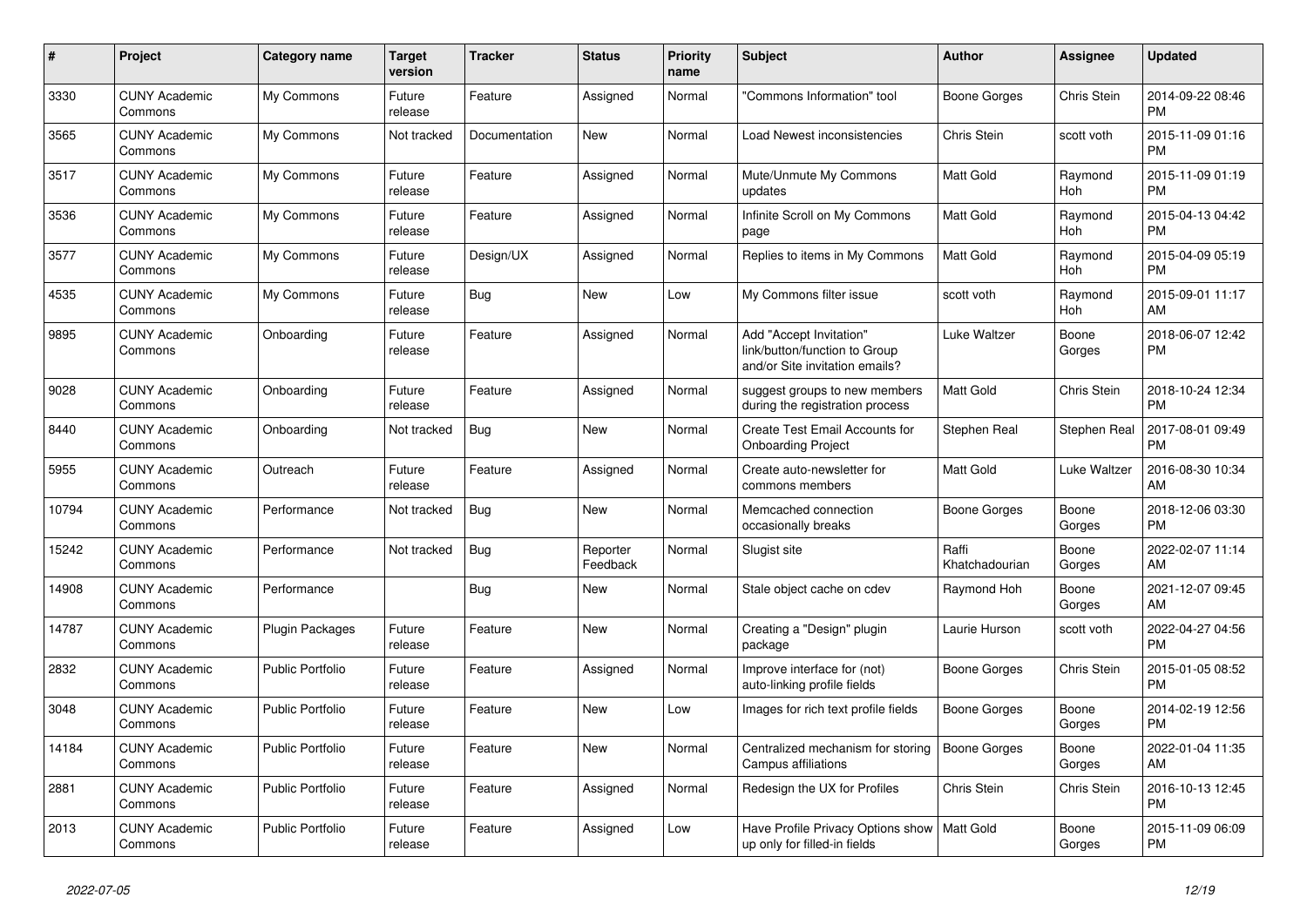| #     | Project                         | <b>Category name</b>    | <b>Target</b><br>version | <b>Tracker</b> | <b>Status</b>        | <b>Priority</b><br>name | Subject                                                                        | Author           | <b>Assignee</b>     | <b>Updated</b>                |
|-------|---------------------------------|-------------------------|--------------------------|----------------|----------------------|-------------------------|--------------------------------------------------------------------------------|------------------|---------------------|-------------------------------|
| 3042  | <b>CUNY Academic</b><br>Commons | <b>Public Portfolio</b> | Future<br>release        | Feature        | Assigned             | Normal                  | Browsing member interests                                                      | <b>Matt Gold</b> | Boone<br>Gorges     | 2015-03-21 09:04<br><b>PM</b> |
| 3220  | <b>CUNY Academic</b><br>Commons | <b>Public Portfolio</b> | Future<br>release        | Feature        | Assigned             | Normal                  | Add indent/outdent option to<br>Formatting Buttons on Profile<br>Page          | Matt Gold        | Boone<br>Gorges     | 2014-05-21 10:39<br><b>PM</b> |
| 3768  | <b>CUNY Academic</b><br>Commons | <b>Public Portfolio</b> | Future<br>release        | Feature        | Assigned             | Normal                  | Institutions/Past positions on<br>public portfolios                            | <b>Matt Gold</b> | Boone<br>Gorges     | 2018-04-23 10:44<br>AM        |
| 3770  | <b>CUNY Academic</b><br>Commons | Public Portfolio        | Future<br>release        | Feature        | Assigned             | Normal                  | Improve Layout/Formatting of<br>Positions Area on Public Portfolios            | <b>Matt Gold</b> | Chris Stein         | 2015-04-01 09:17<br><b>PM</b> |
| 4404  | <b>CUNY Academic</b><br>Commons | Public Portfolio        | Future<br>release        | Design/UX      | Assigned             | Normal                  | Change color of permissions info<br>on portfolio editing interface             | <b>Matt Gold</b> | Samantha<br>Raddatz | 2015-08-11 05:28<br><b>PM</b> |
| 2753  | <b>CUNY Academic</b><br>Commons | <b>Public Portfolio</b> | Future<br>release        | Feature        | New                  | Normal                  | Create actual actual tagification in<br>academic interests and other<br>fields | Micki Kaufman    | Boone<br>Gorges     | 2015-01-05 08:52<br><b>PM</b> |
| 4253  | <b>CUNY Academic</b><br>Commons | Public Portfolio        | Future<br>release        | Design/UX      | New                  | Normal                  | Encourage users to add portfolio<br>content                                    | Samantha Raddatz | Samantha<br>Raddatz | 2015-07-07 11:32<br>AM        |
| 4622  | <b>CUNY Academic</b><br>Commons | <b>Public Portfolio</b> | Future<br>release        | Design/UX      | New                  | Normal                  | <b>Profile Visibility Settings</b>                                             | Samantha Raddatz | Samantha<br>Raddatz | 2015-09-21 12:18<br><b>PM</b> |
| 5827  | <b>CUNY Academic</b><br>Commons | Public Portfolio        | Future<br>release        | <b>Bug</b>     | Assigned             | Normal                  | Academic Interests square bracket   scott voth<br>links not working            |                  | Chris Stein         | 2016-08-11 11:59<br><b>PM</b> |
| 10354 | <b>CUNY Academic</b><br>Commons | <b>Public Portfolio</b> | Future<br>release        | Feature        | New                  | Normal                  | Opt out of Having a Profile Page                                               | scott voth       | Chris Stein         | 2020-05-12 10:43<br>AM        |
| 11496 | <b>CUNY Academic</b><br>Commons | <b>Public Portfolio</b> | 1.15.2                   | Support        | New                  | Normal                  | Replace Twitter Icon on Member<br>Portfolio page                               | scott voth       | Boone<br>Gorges     | 2019-06-06 01:03<br><b>PM</b> |
| 6014  | <b>CUNY Academic</b><br>Commons | Publicity               | Future<br>release        | Publicity      | Reporter<br>Feedback | Normal                  | Google search listing                                                          | Matt Gold        | Boone<br>Gorges     | 2016-09-21 03:48<br><b>PM</b> |
| 6115  | <b>CUNY Academic</b><br>Commons | Publicity               | Not tracked              | Feature        | Assigned             | Normal                  | create digital signage for GC                                                  | <b>Matt Gold</b> | scott voth          | 2016-10-11 10:09<br><b>PM</b> |
| 3506  | <b>CUNY Academic</b><br>Commons | Publicity               | 1.7                      | Publicity      | New                  | Normal                  | Prepare 1.7 email messaging                                                    | Micki Kaufman    | Micki<br>Kaufman    | 2014-10-01 12:36<br><b>PM</b> |
| 3509  | <b>CUNY Academic</b><br>Commons | Publicity               | 1.7                      | Publicity      | New                  | Normal                  | Create 1.7 digital signage imagery                                             | Micki Kaufman    | Marilyn<br>Weber    | 2014-10-01 12:40<br><b>PM</b> |
| 3510  | <b>CUNY Academic</b><br>Commons | Publicity               | 1.7                      | Publicity      | Assigned             | Normal                  | Post on the News Blog re: 'My<br>Commons'                                      | Micki Kaufman    | Sarah<br>Morgano    | 2014-10-15 11:18<br>AM        |
| 3511  | <b>CUNY Academic</b><br>Commons | Publicity               | 1.7                      | Publicity      | Assigned             | Normal                  | Social media for 1.7                                                           | Micki Kaufman    | Sarah<br>Morgano    | 2014-10-14 03:32<br><b>PM</b> |
| 12247 | <b>CUNY Academic</b><br>Commons | Publicity               | Not tracked              | Support        | New                  | Normal                  | Screenshot of First Commons<br>Homepage                                        | scott voth       | scott voth          | 2020-01-14 12:08<br><b>PM</b> |
| 9643  | <b>CUNY Academic</b><br>Commons | Publicity               | Not tracked              | Feature        | New                  | Normal                  | Create a page on the Commons<br>for logos etc.                                 | Stephen Real     | Stephen Real        | 2018-04-24 10:53<br>AM        |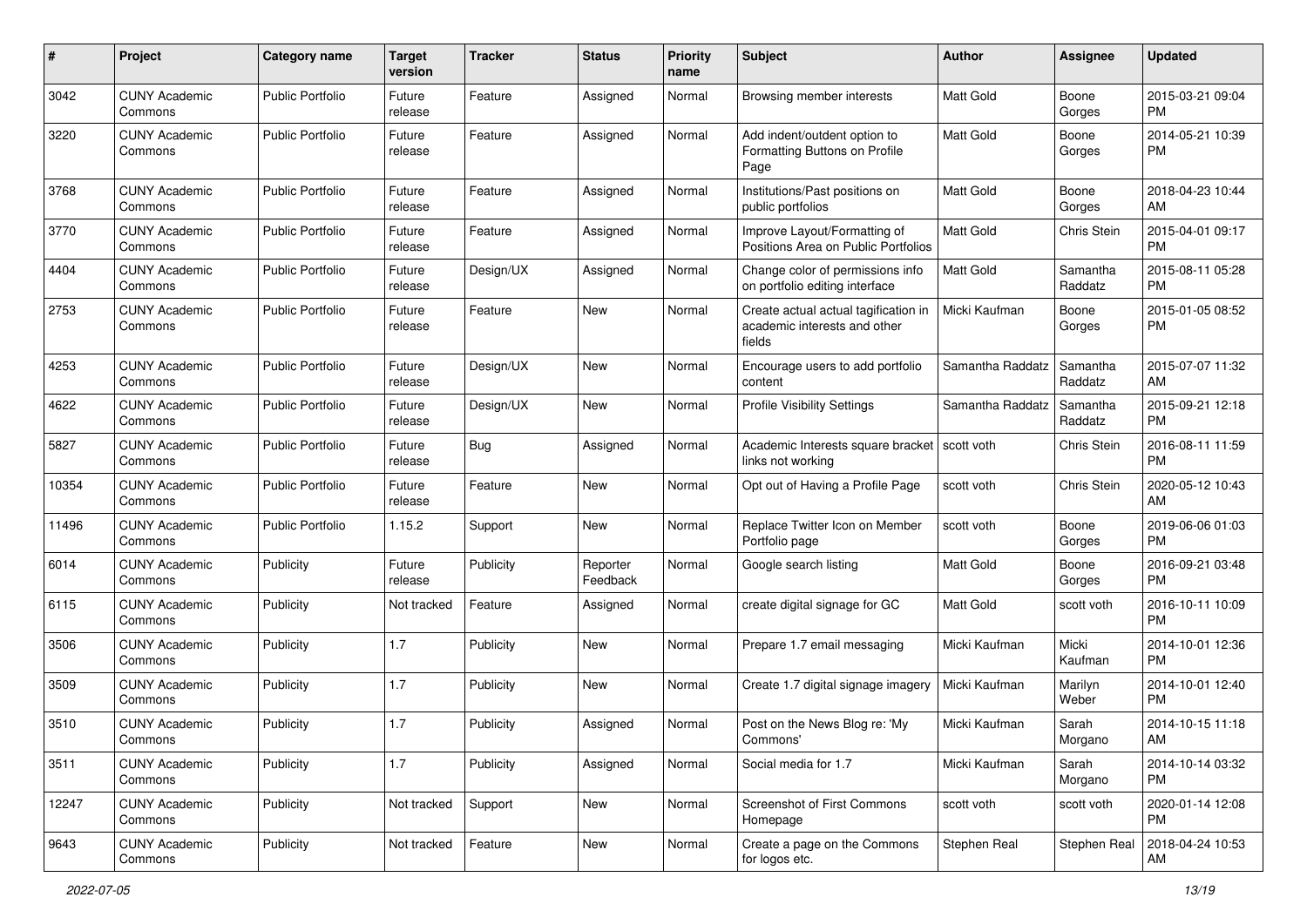| $\#$  | Project                         | <b>Category name</b>     | <b>Target</b><br>version | <b>Tracker</b> | <b>Status</b>        | <b>Priority</b><br>name | <b>Subject</b>                                                           | <b>Author</b>    | <b>Assignee</b>     | <b>Updated</b>                |
|-------|---------------------------------|--------------------------|--------------------------|----------------|----------------------|-------------------------|--------------------------------------------------------------------------|------------------|---------------------|-------------------------------|
| 11945 | <b>CUNY Academic</b><br>Commons | Reckoning                | Future<br>release        | Feature        | Reporter<br>Feedback | Normal                  | Add Comments bubble to<br>Reckoning views                                | Boone Gorges     | Boone<br>Gorges     | 2019-11-12 05:14<br><b>PM</b> |
| 3615  | <b>CUNY Academic</b><br>Commons | Redmine                  | Not tracked              | Feature        | <b>New</b>           | Low                     | Create Redmine issues via email                                          | Dominic Giglio   | Boone<br>Gorges     | 2017-11-16 11:36<br>AM        |
| 940   | <b>CUNY Academic</b><br>Commons | Redmine                  | Future<br>release        | Feature        | Assigned             | Low                     | Communication with users after<br>releases                               | Matt Gold        | Dominic<br>Giglio   | 2012-09-09 04:36<br><b>PM</b> |
| 308   | <b>CUNY Academic</b><br>Commons | Registration             | Future<br>release        | Feature        | <b>New</b>           | Normal                  | Group recommendations for<br>signup process                              | Boone Gorges     | Samantha<br>Raddatz | 2015-11-09 05:07<br><b>PM</b> |
| 5225  | <b>CUNY Academic</b><br>Commons | Registration             | Future<br>release        | Feature        | Assigned             | Normal                  | On-boarding Issues                                                       | Luke Waltzer     | Samantha<br>Raddatz | 2016-02-12 02:58<br><b>PM</b> |
| 10273 | <b>CUNY Academic</b><br>Commons | Registration             | Not tracked              | Support        | Reporter<br>Feedback | Normal                  | users combining CF and campus<br>address                                 | Marilyn Weber    |                     | 2019-09-18 10:58<br>AM        |
| 370   | <b>CUNY Academic</b><br>Commons | Registration             | Future<br>release        | Feature        | Assigned             | High                    | <b>Guest Accounts</b>                                                    | Matt Gold        | Matt Gold           | 2015-04-09 09:33<br><b>PM</b> |
| 11860 | <b>CUNY Academic</b><br>Commons | Registration             | Future<br>release        | Feature        | <b>New</b>           | Normal                  | <b>Ensure Students Are Aware They</b><br>Can Use Aliases At Registration | scott voth       |                     | 2019-09-24 08:46<br>AM        |
| 13430 | <b>CUNY Academic</b><br>Commons | Reply By Email           | Not tracked              | <b>Bug</b>     | <b>New</b>           | Normal                  | Delay in RBE                                                             | Luke Waltzer     | Raymond<br>Hoh      | 2020-10-13 11:16<br>AM        |
| 3369  | <b>CUNY Academic</b><br>Commons | Reply By Email           | Not tracked              | Outreach       | Hold                 | Normal                  | Release reply by email to WP<br>plugin directory                         | <b>Matt Gold</b> | Raymond<br>Hoh      | 2016-03-01 12:46<br><b>PM</b> |
| 6671  | <b>CUNY Academic</b><br>Commons | Reply By Email           | Not tracked              | Bug            | Assigned             | Normal                  | "Post too often" RBE error<br>message                                    | Matt Gold        | Raymond<br>Hoh      | 2016-11-11 09:55<br>AM        |
| 8976  | <b>CUNY Academic</b><br>Commons | Reply By Email           | Not tracked              | Feature        | Assigned             | Normal                  | Package RBE new topics posting?                                          | Matt Gold        | Raymond<br>Hoh      | 2017-12-04 02:34<br><b>PM</b> |
| 8991  | <b>CUNY Academic</b><br>Commons | Reply By Email           | Not tracked              | <b>Bug</b>     | Hold                 | Normal                  | RBE duplicate email message<br>issue                                     | Matt Gold        | Raymond<br>Hoh      | 2018-02-18 08:53<br><b>PM</b> |
| 16177 | <b>CUNY Academic</b><br>Commons | Reply By Email           |                          | Bug            | New                  | Normal                  | Switch to Inbound mode for RBE                                           | Raymond Hoh      | Raymond<br>Hoh      | 2022-05-30 04:32<br><b>PM</b> |
| 3002  | <b>CUNY Academic</b><br>Commons | Search                   | Future<br>release        | Feature        | Assigned             | Normal                  | Overhaul CAC search by using<br>external search appliance                | Boone Gorges     | Boone<br>Gorges     | 2020-07-15 03:05<br><b>PM</b> |
| 9729  | <b>CUNY Academic</b><br>Commons | <b>SEO</b>               | Not tracked              | Support        | <b>New</b>           | Normal                  | 503 Errors showing on<br>newlaborforum.cuny.edu                          | Diane Krauthamer | Raymond<br>Hoh      | 2018-05-22 04:48<br><b>PM</b> |
| 3662  | <b>CUNY Academic</b><br>Commons | <b>SEO</b>               | Future<br>release        | Feature        | Assigned             | Normal                  | Duplicate Content/SEO/Google<br>issues                                   | Matt Gold        | Raymond<br>Hoh      | 2015-04-13 04:37<br><b>PM</b> |
| 13048 | <b>CUNY Academic</b><br>Commons | Shortcodes and<br>embeds | Future<br>release        | Feature        | New                  | Normal                  | Jupyter Notebooks support                                                | Boone Gorges     |                     | 2020-07-14 11:46<br>AM        |
| 13331 | <b>CUNY Academic</b><br>Commons | Site cloning             | Future<br>release        | <b>Bug</b>     | <b>New</b>           | Normal                  | Combine Site Template and Clone<br>operations                            | Boone Gorges     | Jeremy Felt         | 2021-11-19 12:39<br><b>PM</b> |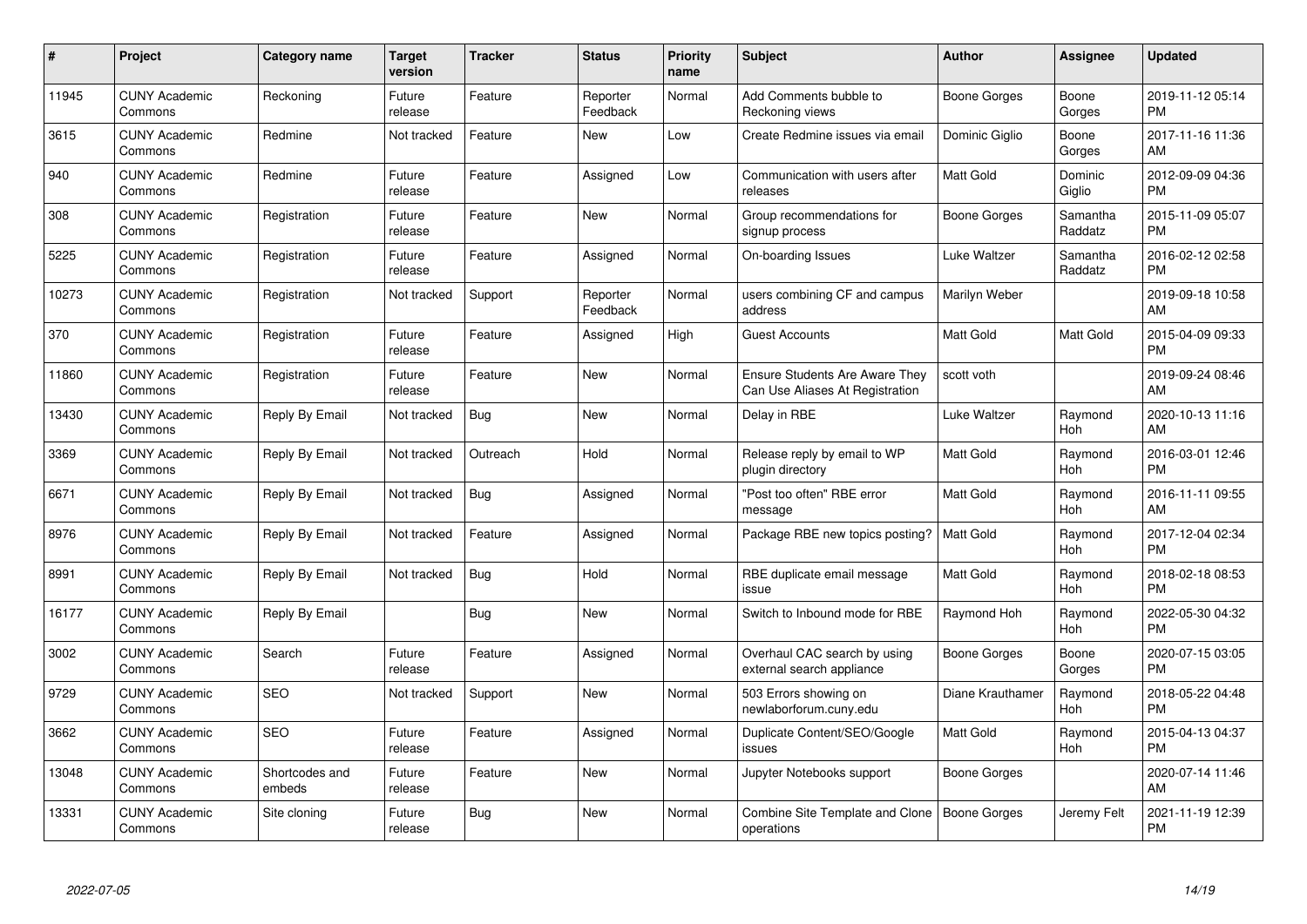| #     | Project                         | <b>Category name</b>    | <b>Target</b><br>version | <b>Tracker</b> | <b>Status</b>        | Priority<br>name | <b>Subject</b>                                                                                                                                        | Author                  | <b>Assignee</b>     | <b>Updated</b>                |
|-------|---------------------------------|-------------------------|--------------------------|----------------|----------------------|------------------|-------------------------------------------------------------------------------------------------------------------------------------------------------|-------------------------|---------------------|-------------------------------|
| 5488  | <b>CUNY Academic</b><br>Commons | Social Paper            | Future<br>release        | <b>Bug</b>     | New                  | Normal           | Add a "last edited by" field to<br>Social Paper group directories                                                                                     | <b>Boone Gorges</b>     |                     | 2016-04-21 10:05<br>PM.       |
| 5489  | <b>CUNY Academic</b><br>Commons | Social Paper            | Future<br>release        | Feature        | New                  | Normal           | Asc/desc sorting for Social Paper<br>directories                                                                                                      | <b>Boone Gorges</b>     |                     | 2016-04-21 10:06<br><b>PM</b> |
| 7663  | <b>CUNY Academic</b><br>Commons | Social Paper            | Future<br>release        | Bug            | New                  | Normal           | Social Paper notifications not<br>formatted correctly on secondary<br>sites                                                                           | Boone Gorges            | Boone<br>Gorges     | 2018-04-16 03:52<br><b>PM</b> |
| 7981  | <b>CUNY Academic</b><br>Commons | Social Paper            | Future<br>release        | Bug            | New                  | Normal           | Social Paper comments should<br>not go to spam                                                                                                        | Luke Waltzer            | Boone<br>Gorges     | 2018-04-16 03:52<br><b>PM</b> |
| 5050  | <b>CUNY Academic</b><br>Commons | Social Paper            | Future<br>release        | Feature        | New                  | Low              | Making comments visible in SP<br>editing mode (SP suggestion #1)                                                                                      | Marilyn Weber           | Samantha<br>Raddatz | 2019-09-17 11:10<br><b>PM</b> |
| 5052  | <b>CUNY Academic</b><br>Commons | Social Paper            | Future<br>release        | Feature        | New                  | Low              | Sentence by sentence or line by<br>line comments (SP suggestion #3)                                                                                   | Marilyn Weber           | Boone<br>Gorges     | 2016-02-11 10:24<br><b>PM</b> |
| 5053  | <b>CUNY Academic</b><br>Commons | Social Paper            | Future<br>release        | Feature        | New                  | Low              | Scrollable menu to add readers<br>(SP suggestion #4)                                                                                                  | Marilyn Weber           | Samantha<br>Raddatz | 2016-04-21 05:21<br><b>PM</b> |
| 5058  | <b>CUNY Academic</b><br>Commons | Social Paper            | Future<br>release        | Feature        | New                  | Low              | Can there be a clearer signal that<br>even when comments have<br>already been made you add<br>comments by clicking on the side?<br>(SP suggestion #5) | Marilyn Weber           | Samantha<br>Raddatz | 2016-02-11 10:24<br><b>PM</b> |
| 5199  | <b>CUNY Academic</b><br>Commons | Social Paper            | Future<br>release        | Feature        | New                  | Normal           | add tables to the SP editor                                                                                                                           | Marilyn Weber           |                     | 2016-10-24 11:27<br>AM.       |
| 5205  | <b>CUNY Academic</b><br>Commons | Social Paper            | Future<br>release        | Feature        | New                  | Normal           | Social Paper folders                                                                                                                                  | Marilyn Weber           |                     | 2016-02-11 10:24<br><b>PM</b> |
| 5282  | <b>CUNY Academic</b><br>Commons | Social Paper            | Future<br>release        | Bug            | New                  | Normal           | Replying via email directs to paper<br>but not individual comment.                                                                                    | Marilyn Weber           | Raymond<br>Hoh      | 2016-03-02 01:48<br><b>PM</b> |
| 5397  | <b>CUNY Academic</b><br>Commons | Social Paper            | Future<br>release        | Feature        | <b>New</b>           | Normal           | frustrating to have to<br>enable/disable in SP                                                                                                        | Marilyn Weber           | Samantha<br>Raddatz | 2016-04-20 03:39<br><b>PM</b> |
| 13975 | <b>CUNY Academic</b><br>Commons | Social Paper            | Not tracked              | Support        | Reporter<br>Feedback | Normal           | can't approve comments on Social<br>Paper paper                                                                                                       | Marilyn Weber           |                     | 2021-02-12 09:33<br>AM        |
| 8898  | <b>CUNY Academic</b><br>Commons | Social Paper            | Not tracked              | Feature        | Assigned             | Normal           | Usage data on docs and social<br>paper                                                                                                                | Matt Gold               | Matt Gold           | 2017-11-16 11:32<br>AM        |
| 5182  | <b>CUNY Academic</b><br>Commons | Social Paper            | Future<br>release        | Design/UX      | New                  | Normal           | "Publishing" a private paper on<br>social paper?                                                                                                      | Raffi<br>Khatchadourian | Boone<br>Gorges     | 2016-10-13 04:12<br><b>PM</b> |
| 5183  | <b>CUNY Academic</b><br>Commons | Social Paper            | Future<br>release        | Design/UX      | New                  | Normal           | Creating a new paper when<br>viewing an existing paper                                                                                                | Raffi<br>Khatchadourian | Samantha<br>Raddatz | 2016-02-02 12:09<br><b>PM</b> |
| 6426  | <b>CUNY Academic</b><br>Commons | Spam/Spam<br>Prevention | Future<br>release        | Feature        | Assigned             | Normal           | Force captcha on all comments?                                                                                                                        | Matt Gold               | <b>Tahir Butt</b>   | 2016-10-24 02:06<br><b>PM</b> |
| 8666  | <b>CUNY Academic</b><br>Commons | Teaching                | Not tracked              | Documentation  | Assigned             | Normal           | Create Teaching on the Commons   Matt Gold<br>Resource Page                                                                                           |                         | Laurie Hurson       | 2019-09-23 03:16<br>PM        |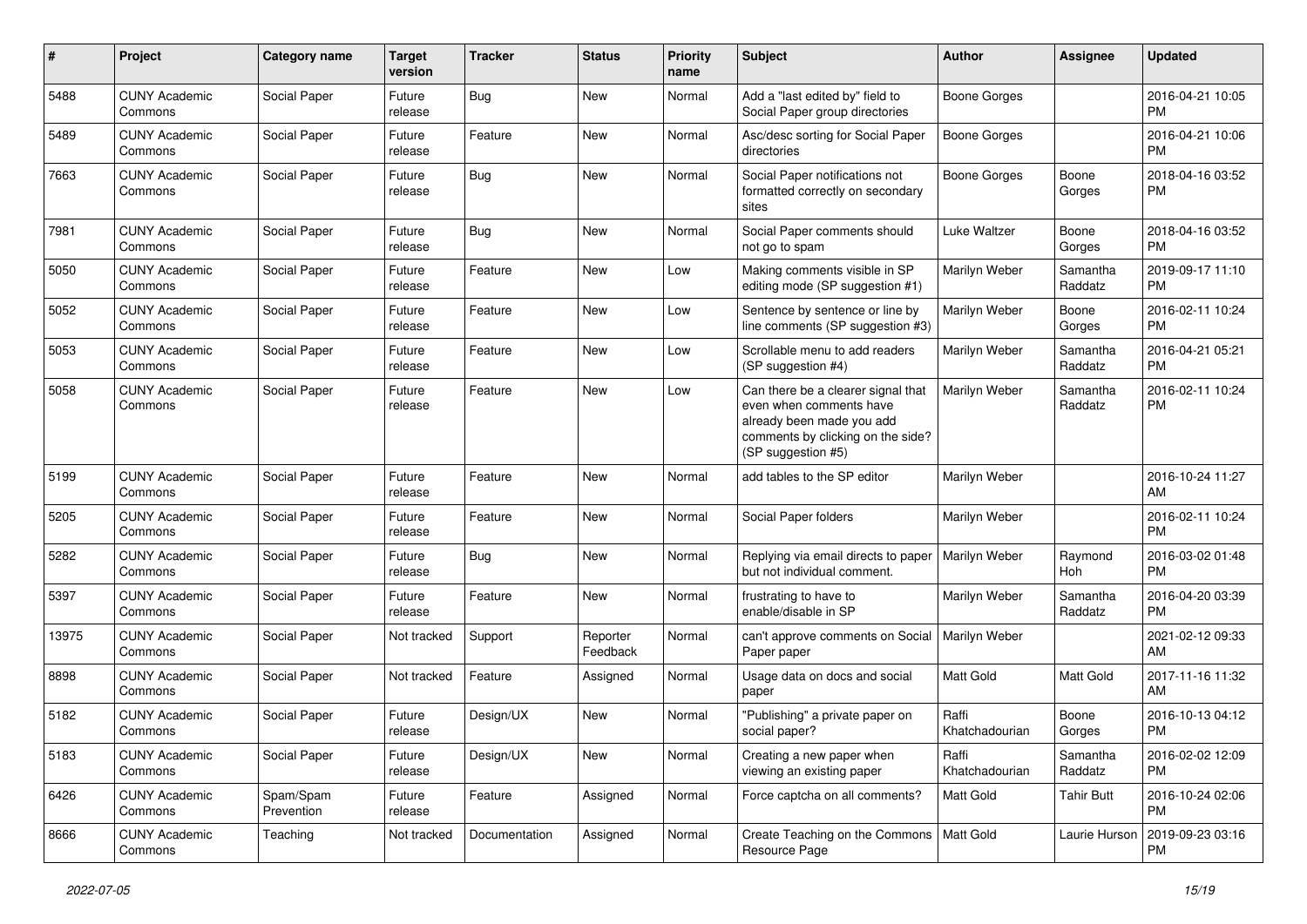| #     | <b>Project</b>                  | <b>Category name</b>   | <b>Target</b><br>version | <b>Tracker</b> | <b>Status</b>        | Priority<br>name | <b>Subject</b>                                                                                               | <b>Author</b>           | <b>Assignee</b>     | <b>Updated</b>                |
|-------|---------------------------------|------------------------|--------------------------|----------------|----------------------|------------------|--------------------------------------------------------------------------------------------------------------|-------------------------|---------------------|-------------------------------|
| 3090  | <b>CUNY Academic</b><br>Commons | Twitter page           | Future<br>release        | Feature        | Assigned             | Normal           | Prevent Retweets from showing<br>up on Commons twitter page                                                  | <b>Matt Gold</b>        | Tahir Butt          | 2016-10-24 11:31<br>AM        |
| 3473  | <b>CUNY Academic</b><br>Commons | User Experience        | Future<br>release        | Feature        | Assigned             | Normal           | Commons profile: Add help info<br>about "Positions" replacing "title"                                        | Keith Miyake            | Samantha<br>Raddatz | 2015-11-09 02:28<br><b>PM</b> |
| 4661  | <b>CUNY Academic</b><br>Commons | User Experience        | Future<br>release        | Bug            | Assigned             | Normal           | Simplify Events text                                                                                         | <b>Matt Gold</b>        | Samantha<br>Raddatz | 2015-10-02 09:06<br><b>PM</b> |
| 5316  | <b>CUNY Academic</b><br>Commons | User Experience        | Future<br>release        | Feature        | Assigned             | Normal           | Prompt user email address<br>updates                                                                         | <b>Matt Gold</b>        | Stephen Real        | 2016-12-21 03:30<br><b>PM</b> |
| 6298  | <b>CUNY Academic</b><br>Commons | User Experience        | Not tracked              | Design/UX      | Assigned             | Normal           | Examine data from survey                                                                                     | <b>Matt Gold</b>        | Margaret<br>Galvan  | 2016-10-14 12:16<br><b>PM</b> |
| 4222  | <b>CUNY Academic</b><br>Commons | User Experience        | Future<br>release        | Design/UX      | New                  | Normal           | Add information to 'Delete<br>Account' page                                                                  | Samantha Raddatz        | scott voth          | 2015-06-26 11:35<br>AM        |
| 8675  | <b>CUNY Academic</b><br>Commons | <b>User Onboarding</b> | Future<br>release        | <b>Bug</b>     | Reporter<br>Feedback | Low              | Add new User search screen calls<br>for the input of email address but<br>doesn't work with one              | Paul Hebert             | Boone<br>Gorges     | 2017-10-11 11:17<br>AM        |
| 9941  | <b>CUNY Academic</b><br>Commons | Wiki                   | Not tracked              | Support        | Assigned             | Normal           | Wiki functionality                                                                                           | <b>Matt Gold</b>        | Boone<br>Gorges     | 2018-06-26 10:57<br>AM        |
| 11449 | <b>CUNY Academic</b><br>Commons | WordPress - Media      | Not tracked              | Support        | Reporter<br>Feedback | Normal           | Cloning Media Library for JITP<br>from Staging to Production Site                                            | Patrick DeDauw          | Boone<br>Gorges     | 2019-05-13 12:00<br><b>PM</b> |
| 14483 | <b>CUNY Academic</b><br>Commons | WordPress - Media      | Not tracked              | <b>Bug</b>     | Reporter<br>Feedback | Normal           | <b>Wordpress PDF Embed Stopped</b><br>Working after JITP Media Clone                                         | Patrick DeDauw          | Boone<br>Gorges     | 2021-05-20 01:51<br><b>PM</b> |
| 11386 | <b>CUNY Academic</b><br>Commons | WordPress - Media      | Not tracked              | Support        | Reporter<br>Feedback | Normal           | disappearing images                                                                                          | scott voth              | Boone<br>Gorges     | 2019-05-14 10:32<br>AM        |
| 4388  | <b>CUNY Academic</b><br>Commons | WordPress (misc)       | Future<br>release        | Bug            | Assigned             | Normal           | Repeated request for<br>authentication.                                                                      | Alice.Lynn<br>McMichael | Raymond<br>Hoh      | 2015-08-11 07:35<br><b>PM</b> |
| 1508  | <b>CUNY Academic</b><br>Commons | WordPress (misc)       | Future<br>release        | Feature        | Assigned             | Normal           | Share login cookies across<br>mapped domains                                                                 | Boone Gorges            | Boone<br>Gorges     | 2012-07-02 12:12<br><b>PM</b> |
| 6332  | <b>CUNY Academic</b><br>Commons | WordPress (misc)       | Future<br>release        | Feature        | <b>New</b>           | Normal           | Allow uploaded files to be marked<br>as private in an ad hoc way                                             | Boone Gorges            |                     | 2016-10-17 11:41<br><b>PM</b> |
| 10380 | <b>CUNY Academic</b><br>Commons | WordPress (misc)       | Future<br>release        | Feature        | In Progress          | Normal           | Remove blacklisted plugins                                                                                   | Boone Gorges            |                     | 2022-04-26 12:00<br><b>PM</b> |
| 11024 | <b>CUNY Academic</b><br>Commons | WordPress (misc)       | Future<br>release        | Bug            | New                  | Normal           | Subsites should not show "you<br>should update your .htaccess<br>now" notice after permalink setting<br>save | Boone Gorges            |                     | 2019-01-28 01:35<br><b>PM</b> |
| 13835 | <b>CUNY Academic</b><br>Commons | WordPress (misc)       | Future<br>release        | Feature        | <b>New</b>           | Normal           | Allow OneSearch widget to have<br>'CUNY' as campus                                                           | Boone Gorges            | Boone<br>Gorges     | 2021-11-19 12:39<br><b>PM</b> |
| 6755  | <b>CUNY Academic</b><br>Commons | WordPress (misc)       | Future<br>release        | <b>Bug</b>     | <b>New</b>           | Normal           | Cannot Deactivate Plugin                                                                                     | Laura Kane              |                     | 2016-11-16 01:12<br><b>PM</b> |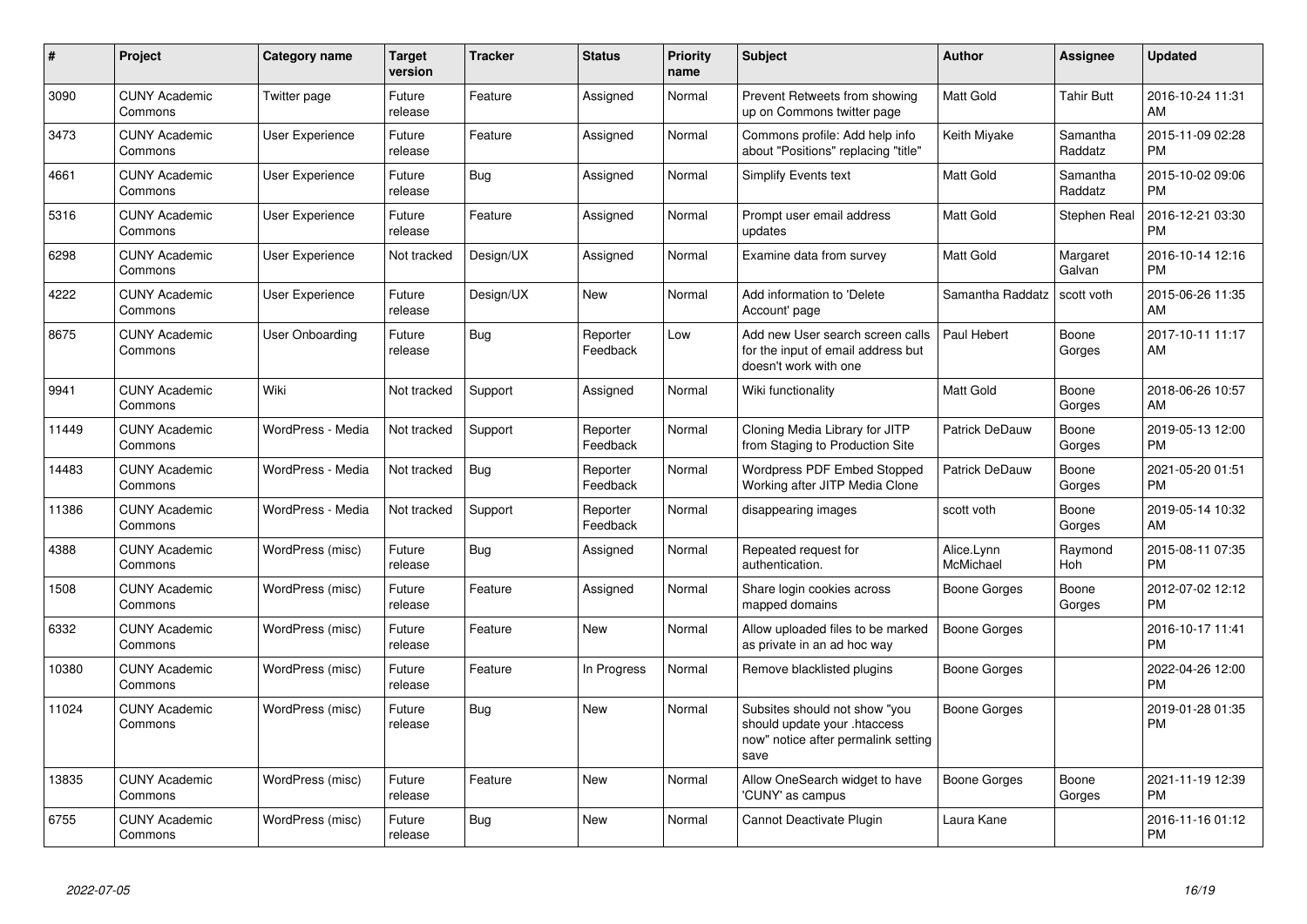| $\#$  | Project                         | <b>Category name</b>     | <b>Target</b><br>version | <b>Tracker</b> | <b>Status</b>        | <b>Priority</b><br>name | <b>Subject</b>                                                                            | <b>Author</b>    | <b>Assignee</b>     | <b>Updated</b>                |
|-------|---------------------------------|--------------------------|--------------------------|----------------|----------------------|-------------------------|-------------------------------------------------------------------------------------------|------------------|---------------------|-------------------------------|
| 11843 | <b>CUNY Academic</b><br>Commons | WordPress (misc)         | Future<br>release        | Design/UX      | <b>New</b>           | Normal                  | Tweaking the Gutenberg Editor<br>Interface                                                | Laurie Hurson    |                     | 2022-04-26 12:00<br><b>PM</b> |
| 2175  | <b>CUNY Academic</b><br>Commons | WordPress (misc)         | Not tracked              | Support        | Assigned             | Normal                  | Subscibe 2 vs. Jetpack<br>subscription options                                            | local admin      | Matt Gold           | 2016-01-26 04:58<br><b>PM</b> |
| 14074 | <b>CUNY Academic</b><br>Commons | WordPress (misc)         | Not tracked              | Support        | Reporter<br>Feedback | Normal                  | page password protection problem                                                          | Marilyn Weber    |                     | 2021-03-02 11:03<br>AM        |
| 287   | <b>CUNY Academic</b><br>Commons | WordPress (misc)         | Future<br>release        | Feature        | Assigned             | Normal                  | Create troubleshooting tool for<br>account sign-up                                        | Matt Gold        | Boone<br>Gorges     | 2015-11-09 06:17<br><b>PM</b> |
| 365   | <b>CUNY Academic</b><br>Commons | WordPress (misc)         | Future<br>release        | Feature        | Assigned             | Normal                  | <b>Create Mouseover Tooltips</b><br>throughout Site                                       | Matt Gold        | Chris Stein         | 2015-11-09 06:18<br><b>PM</b> |
| 636   | <b>CUNY Academic</b><br>Commons | WordPress (misc)         | Not tracked              | Support        | Assigned             | Normal                  | Create Lynda.com-like Table of<br><b>Contents for Prospective Tutorial</b><br>Screencasts | <b>Matt Gold</b> | scott voth          | 2016-02-23 03:12<br><b>PM</b> |
| 1105  | <b>CUNY Academic</b><br>Commons | WordPress (misc)         | Future<br>release        | Feature        | Assigned             | Normal                  | Rephrase Blog Privacy Options                                                             | Matt Gold        | Samantha<br>Raddatz | 2015-11-09 06:19<br><b>PM</b> |
| 3657  | <b>CUNY Academic</b><br>Commons | WordPress (misc)         | Not tracked              | Feature        | <b>New</b>           | Normal                  | Create alert for GC email<br>addresses                                                    | Matt Gold        | Matt Gold           | 2016-04-14 11:29<br><b>PM</b> |
| 3759  | <b>CUNY Academic</b><br>Commons | WordPress (misc)         | Future<br>release        | Feature        | Assigned             | Normal                  | Review Interface for Adding Users<br>to Blogs                                             | Matt Gold        | Boone<br>Gorges     | 2015-03-24 05:52<br><b>PM</b> |
| 10040 | <b>CUNY Academic</b><br>Commons | WordPress (misc)         | Not tracked              | <b>Bug</b>     | Reporter<br>Feedback | Normal                  | User doesn't see full list of themes                                                      | Matt Gold        | Boone<br>Gorges     | 2018-07-25 10:12<br>AM        |
| 2167  | <b>CUNY Academic</b><br>Commons | WordPress (misc)         | Future<br>release        | <b>Bug</b>     | Assigned             | Normal                  | <b>CAC-Livestream Plugin Issues</b>                                                       | Michael Smith    | Dominic<br>Giglio   | 2015-01-02 03:06<br><b>PM</b> |
| 9346  | <b>CUNY Academic</b><br>Commons | WordPress (misc)         | Not tracked              | Bug            | New                  | Normal                  | Clone cetls.bmcc.cuny.edu for<br>development                                              | Owen Roberts     | Raymond<br>Hoh      | 2018-03-06 05:35<br><b>PM</b> |
| 16255 | <b>CUNY Academic</b><br>Commons | WordPress (misc)         |                          | <b>Bug</b>     | New                  | Normal                  | Need to define 'MULTISITE'<br>constant in wp-config.php                                   | Raymond Hoh      |                     | 2022-06-19 09:31<br>AM        |
| 14983 | <b>CUNY Academic</b><br>Commons | WordPress (misc)         | Not tracked              | Support        | Reporter<br>Feedback | Normal                  | "Read More" tag not working                                                               | Rebecca Krisel   | Raymond<br>Hoh      | 2021-11-23 01:17<br><b>PM</b> |
| 14113 | <b>CUNY Academic</b><br>Commons | WordPress (misc)         | Future<br>release        | <b>Bug</b>     | Hold                 | Normal                  | Block Editor Not Working on this<br>page - Json error                                     | scott voth       | Boone<br>Gorges     | 2021-03-05 11:01<br>AM        |
| 15767 | <b>CUNY Academic</b><br>Commons | WordPress (misc)         |                          | Support        | <b>New</b>           | Normal                  | Site loading slowly                                                                       | scott voth       | Boone<br>Gorges     | 2022-04-04 08:56<br><b>PM</b> |
| 16245 | <b>CUNY Academic</b><br>Commons | WordPress (misc)         |                          | Bug            | Reporter<br>Feedback | Normal                  | Save Button missing on<br>WordPress Profile page                                          | scott voth       | Raymond<br>Hoh      | 2022-06-16 03:09<br><b>PM</b> |
| 11624 | <b>CUNY Academic</b><br>Commons | WordPress (misc)         | Not tracked              | Support        | <b>New</b>           | Normal                  | Change pages into posts or swap<br>database for a Commons site?                           | Stephen Klein    | Raymond<br>Hoh      | 2019-07-09 11:04<br>AM        |
| 9926  | <b>CUNY Academic</b><br>Commons | <b>WordPress Plugins</b> | Future<br>release        | <b>Bug</b>     | <b>New</b>           | Normal                  | twitter-mentions-as-comments<br>cron jobs can run long                                    | Boone Gorges     | Boone<br>Gorges     | 2018-10-24 12:34<br><b>PM</b> |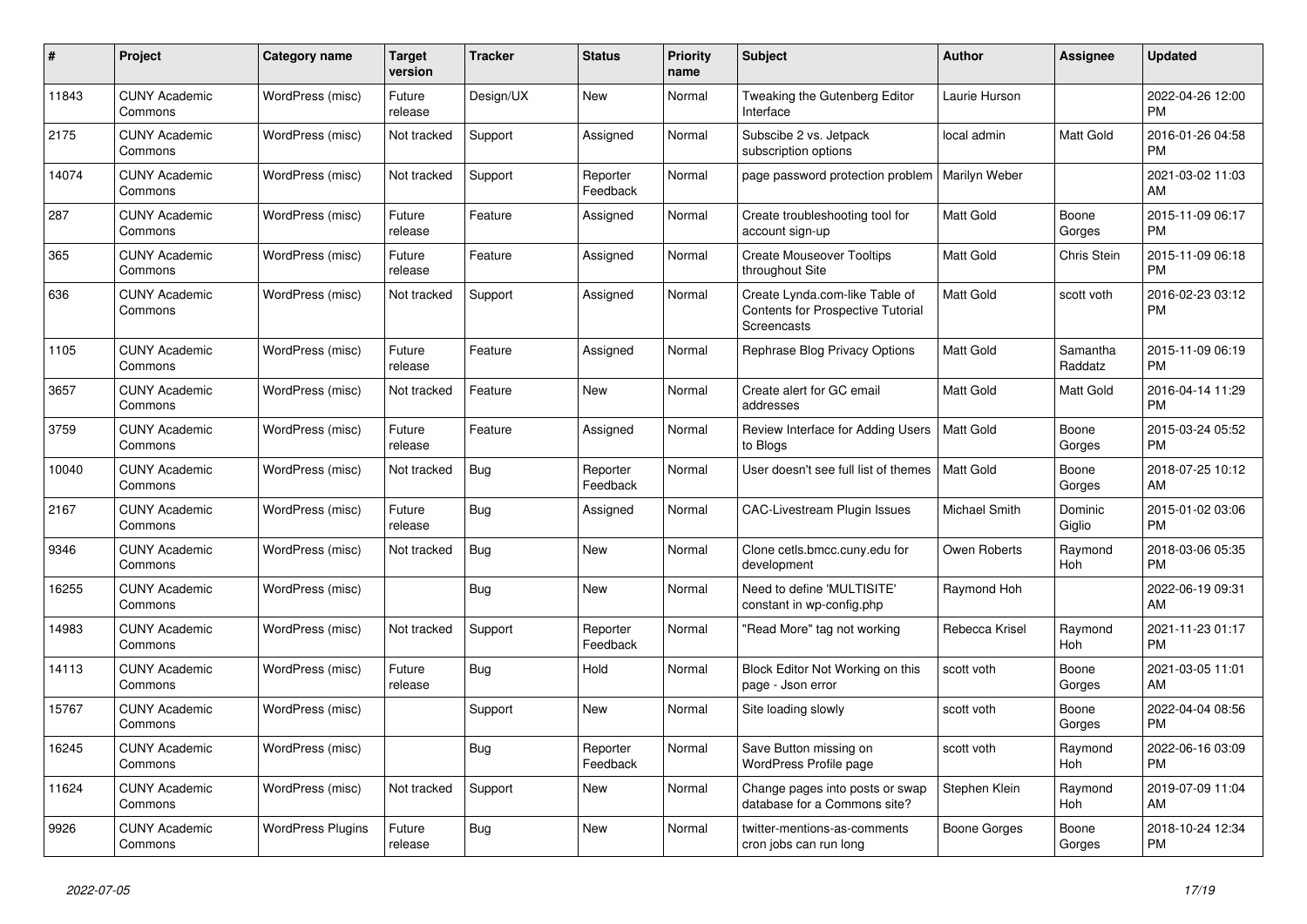| #     | Project                         | <b>Category name</b>     | <b>Target</b><br>version | <b>Tracker</b> | <b>Status</b>        | <b>Priority</b><br>name | <b>Subject</b>                                              | <b>Author</b>           | <b>Assignee</b>   | <b>Updated</b>                |
|-------|---------------------------------|--------------------------|--------------------------|----------------|----------------------|-------------------------|-------------------------------------------------------------|-------------------------|-------------------|-------------------------------|
| 14987 | <b>CUNY Academic</b><br>Commons | <b>WordPress Plugins</b> | Future<br>release        | Bug            | <b>New</b>           | Normal                  | Elementor update causes<br>database freeze-up               | Boone Gorges            | Boone<br>Gorges   | 2021-11-29 12:02<br><b>PM</b> |
| 11545 | <b>CUNY Academic</b><br>Commons | <b>WordPress Plugins</b> | Not tracked              | Support        | <b>New</b>           | Normal                  | <b>Twitter searches in WordPress</b>                        | Gina Cherry             | Matt Gold         | 2019-09-23 01:03<br><b>PM</b> |
| 11649 | <b>CUNY Academic</b><br>Commons | <b>WordPress Plugins</b> | 2.0.3                    | <b>Bug</b>     | In Progress          | Normal                  | CC license displayed on every<br>page                       | Gina Cherry             | Raymond<br>Hoh    | 2022-06-29 11:32<br>AM        |
| 9289  | <b>CUNY Academic</b><br>Commons | <b>WordPress Plugins</b> | Future<br>release        | Bug            | Reporter<br>Feedback | Normal                  | Email Users Plugin                                          | Laurie Hurson           | Boone<br>Gorges   | 2018-10-24 12:34<br><b>PM</b> |
| 11415 | <b>CUNY Academic</b><br>Commons | <b>WordPress Plugins</b> | Not tracked              | <b>Bug</b>     | Reporter<br>Feedback | Normal                  | <b>Blog Subscriptions in Jetpack</b>                        | Laurie Hurson           |                   | 2019-05-14 10:34<br>AM        |
| 12121 | <b>CUNY Academic</b><br>Commons | <b>WordPress Plugins</b> | 2.0.3                    | Feature        | Reporter<br>Feedback | Normal                  | Embedding H5P Iframes on<br>Commons Site                    | Laurie Hurson           | Boone<br>Gorges   | 2022-06-29 11:32<br>AM        |
| 6356  | <b>CUNY Academic</b><br>Commons | <b>WordPress Plugins</b> | Future<br>release        | <b>Bug</b>     | Reporter<br>Feedback | Low                     | Should Subscribe2 be<br>deprecated?                         | Luke Waltzer            |                   | 2017-03-20 12:20<br><b>PM</b> |
| 9211  | <b>CUNY Academic</b><br>Commons | <b>WordPress Plugins</b> | Future<br>release        | Support        | Reporter<br>Feedback | Normal                  | Auto-Role Setting in Forum Plugin<br>Causing Some Confusion | Luke Waltzer            | Boone<br>Gorges   | 2018-03-13 11:44<br>AM        |
| 8078  | <b>CUNY Academic</b><br>Commons | <b>WordPress Plugins</b> | Future<br>release        | System Upgrade | Assigned             | Normal                  | <b>CommentPress Updates</b>                                 | Margaret Galvan         | Christian<br>Wach | 2017-05-08 03:49<br><b>PM</b> |
| 12741 | <b>CUNY Academic</b><br>Commons | <b>WordPress Plugins</b> | Not tracked              | Support        | Reporter<br>Feedback | Normal                  | Tableau Public Viz Block                                    | Marilyn Weber           | Raymond<br>Hoh    | 2020-05-12 11:00<br>AM        |
| 11120 | <b>CUNY Academic</b><br>Commons | <b>WordPress Plugins</b> | Not tracked              | <b>Bug</b>     | Reporter<br>Feedback | Normal                  | Events Manager Events Not<br>Showing Up                     | Mark Webb               |                   | 2019-02-27 04:10<br><b>PM</b> |
| 364   | <b>CUNY Academic</b><br>Commons | <b>WordPress Plugins</b> | Future<br>release        | Feature        | <b>New</b>           | Normal                  | <b>Bulletin Board</b>                                       | Matt Gold               |                   | 2015-01-05 08:50<br><b>PM</b> |
| 497   | <b>CUNY Academic</b><br>Commons | <b>WordPress Plugins</b> | Future<br>release        | Feature        | Assigned             | Normal                  | Drag and Drop Ordering on<br>Gallery Post Plugin            | Matt Gold               | Ron Rennick       | 2015-11-09 06:18<br><b>PM</b> |
| 658   | <b>CUNY Academic</b><br>Commons | <b>WordPress Plugins</b> | Future<br>release        | Feature        | Assigned             | Normal                  | Rebulid Sitewide Tag Suggestion                             | <b>Matt Gold</b>        | Boone<br>Gorges   | 2015-01-05 08:47<br><b>PM</b> |
| 1562  | <b>CUNY Academic</b><br>Commons | <b>WordPress Plugins</b> | Future<br>release        | Feature        | Assigned             | Low                     | Play with NYT Collaborative<br><b>Authoring Tool</b>        | Matt Gold               | Boone<br>Gorges   | 2015-01-05 08:47<br><b>PM</b> |
| 2223  | <b>CUNY Academic</b><br>Commons | <b>WordPress Plugins</b> | Future<br>release        | Feature        | Assigned             | Low                     | Add Participad to the CUNY<br>Academic Commons              | Matt Gold               | Boone<br>Gorges   | 2014-09-17 10:03<br><b>PM</b> |
| 9947  | <b>CUNY Academic</b><br>Commons | <b>WordPress Plugins</b> | Future<br>release        | Feature        | Reporter<br>Feedback | Normal                  | Install H5P quiz plugin                                     | <b>Matt Gold</b>        | Boone<br>Gorges   | 2018-09-11 11:01<br>AM        |
| 8498  | <b>CUNY Academic</b><br>Commons | <b>WordPress Plugins</b> | Future<br>release        | Feature        | New                  | Low                     | <b>Gravity Forms Email Users</b>                            | Raffi<br>Khatchadourian | Matt Gold         | 2017-10-13 12:58<br><b>PM</b> |
| 15516 | <b>CUNY Academic</b><br>Commons | <b>WordPress Plugins</b> |                          | <b>Bug</b>     | Reporter<br>Feedback | Normal                  | Can't publish or save draft of post<br>on wordpress.com     | Raffi<br>Khatchadourian | Raymond<br>Hoh    | 2022-03-02 05:52<br><b>PM</b> |